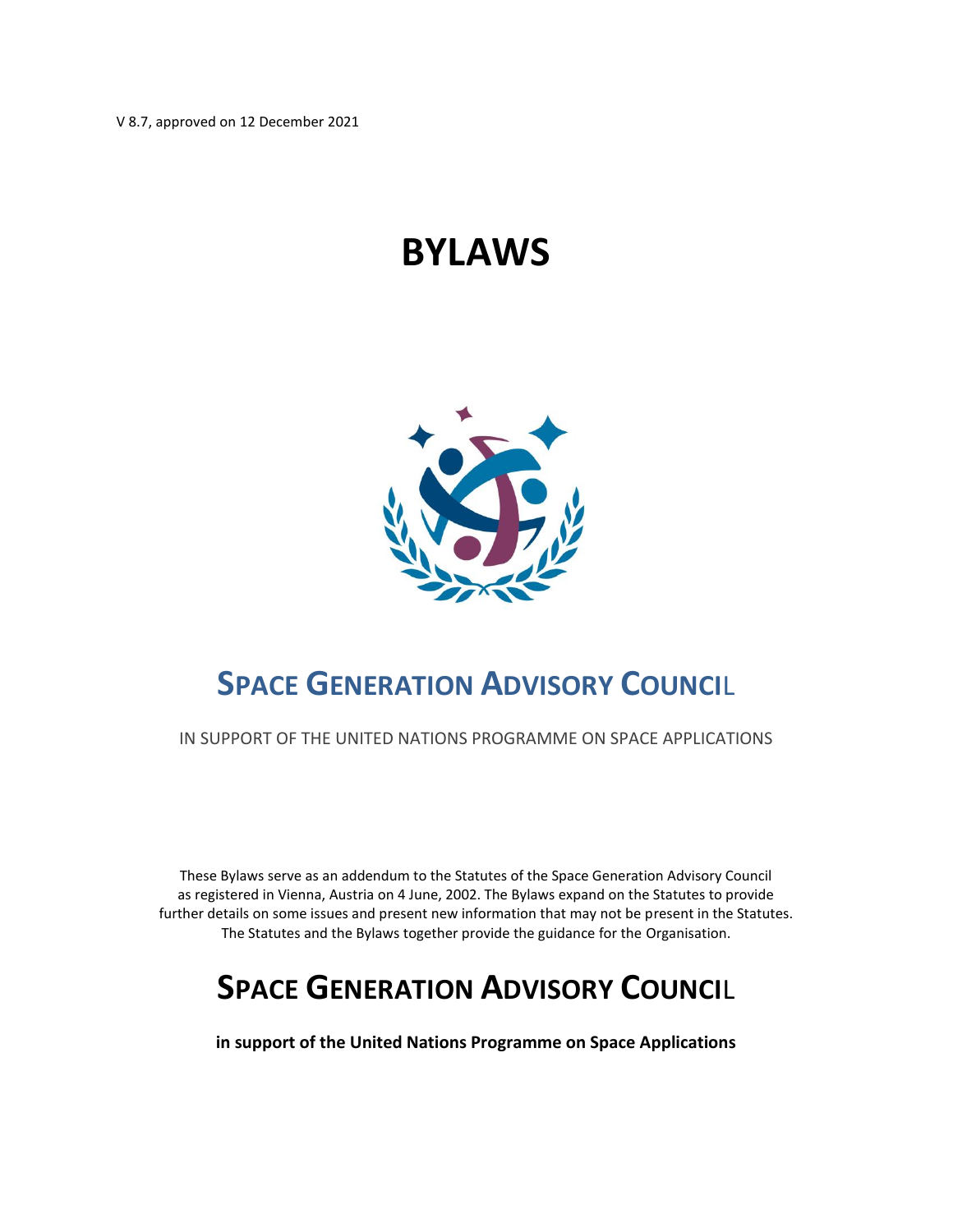

# **BYLAWS**

# **Contents**

| 1.0    |  |
|--------|--|
| 2.0    |  |
| 3.0    |  |
| 4.0    |  |
| 4.2.0. |  |
| 4.3.0. |  |
| 4.4.0. |  |
| 5.0    |  |
|        |  |
|        |  |
|        |  |
| 6.0    |  |
| 6.2.0. |  |
| 6.3.0. |  |
| 6.4.0. |  |
| 6.5.0. |  |
| 6.6.0. |  |
| 6.7.0. |  |
| 6.8.0. |  |
| 6.9.0. |  |
| 7.0    |  |
| 8.0    |  |
| 9.0    |  |
| 10.0   |  |
|        |  |
|        |  |
|        |  |
|        |  |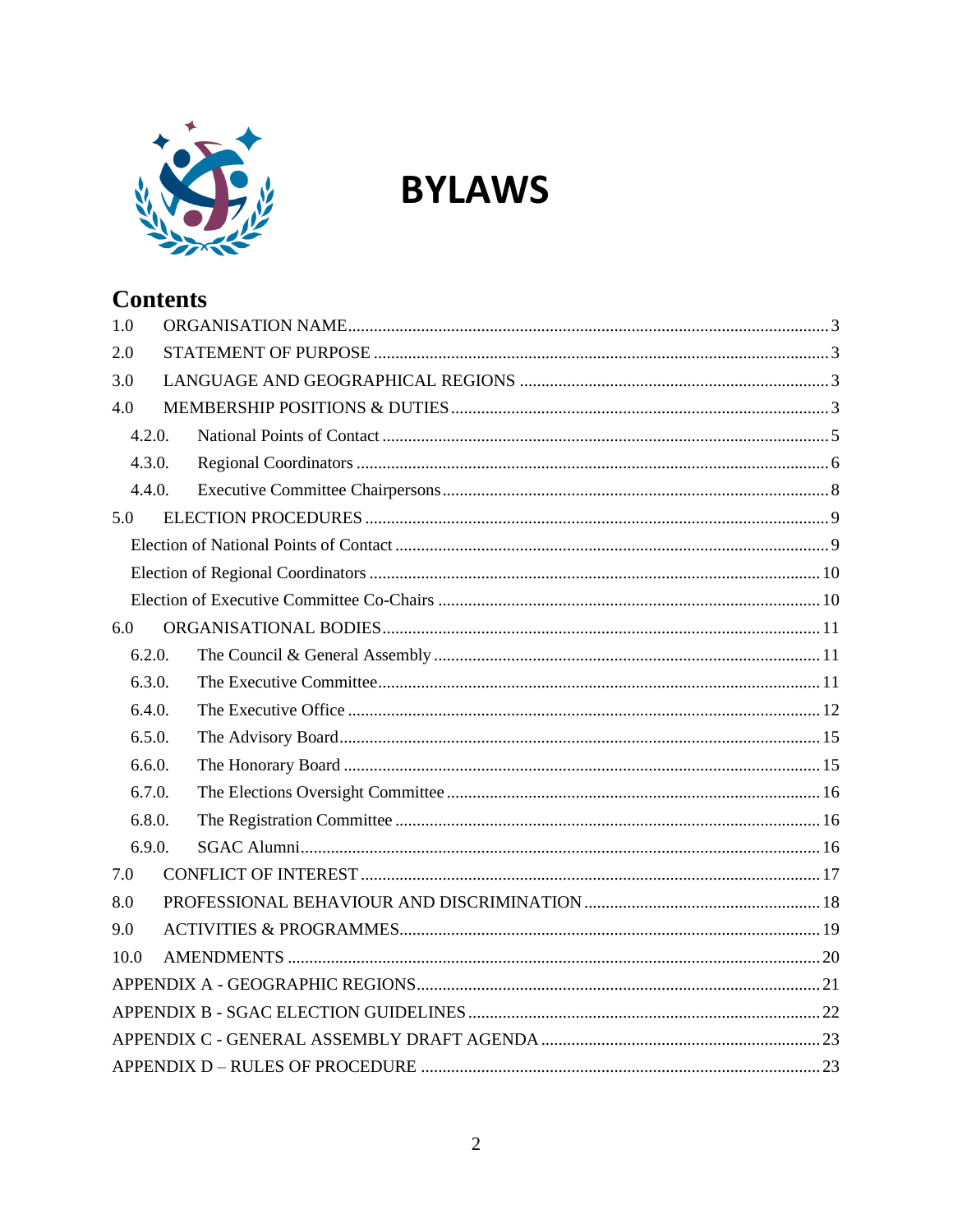#### <span id="page-2-0"></span>**1.0 ORGANISATION NAME**

- 1.1. The name of the international non-governmental, non-profit organisation shall be "Space Generation Advisory Council in support of the United Nations Programme on Space Applications". Hereinafter, it is referred to as "SGAC" or "the Organisation".
- 1.2. The term "Space Generation" *describes* the generation born after 4 October 1957, the *day* the first *human*-made satellite (Sputnik) was placed in orbit.

# <span id="page-2-1"></span>**2.0 STATEMENT OF PURPOSE**

- 2.1. To establish a forum for dialogue on space-related issues between the youth of the world and the United Nations - in particular through the United Nations Committee on the Peaceful Uses of Outer Space (UN COPUOS) and the United Nations Office for Outer Space Affairs (UNOOSA) or any other organisations or entities involved in the exploration and peaceful use of outer space.
- 2.2. To mobilise the creativity, enthusiasm and vigour of the youth of the world to contribute to the advancement of humanity through the exploration and peaceful use of outer space.
- 2.3. To facilitate and lead the implementation of the strategies set forth in the Space Generation Forum Technical Report (A/CONF.184/L.14) and in the Strategic Plans prepared annually by the Executive Committee.
- 2.4. To develop and present a unified vision of the young Space Generation on space issues and the future of humanity to decision-makers at all levels.
- 2.5. To encourage and facilitate joint efforts of domestic and international stakeholders in the space field towards developing and implementing policies, strategies and regulations that enable humanity to take the next steps in the exploration and peaceful use of outer space.

# <span id="page-2-2"></span>**3.0 LANGUAGE AND GEOGRAPHICAL REGIONS**

- 3.1. The official languages of the SGAC shall be the six official languages of the United Nations (English, French, Spanish, Russian, Chinese and Arabic).
- 3.2. The working language of the SGAC shall be English.
- 3.3. The SGAC recognises six Geographic Regions in the world for its activities. These Geographic Regions are: Africa; Asia Pacific; Europe; Middle East; South America; and North, Central America and the Caribbean.
- 3.4. Each UN member state is considered to be part of one of the six Geographic Regions. Appendix A defines the UN member states in each Geographic Region.
- 3.5. Members are considered to be from the Geographic Region which corresponds to their State and region of citizenship as defined in Appendix A.

# <span id="page-2-3"></span>**4.0 MEMBERSHIP POSITIONS & DUTIES**

*Article IV of the Statutes (Membership) shall be further expanded as follows:* 

*4.1.0.*Membership of the Space Generation Advisory Council is free of charge. All elected persons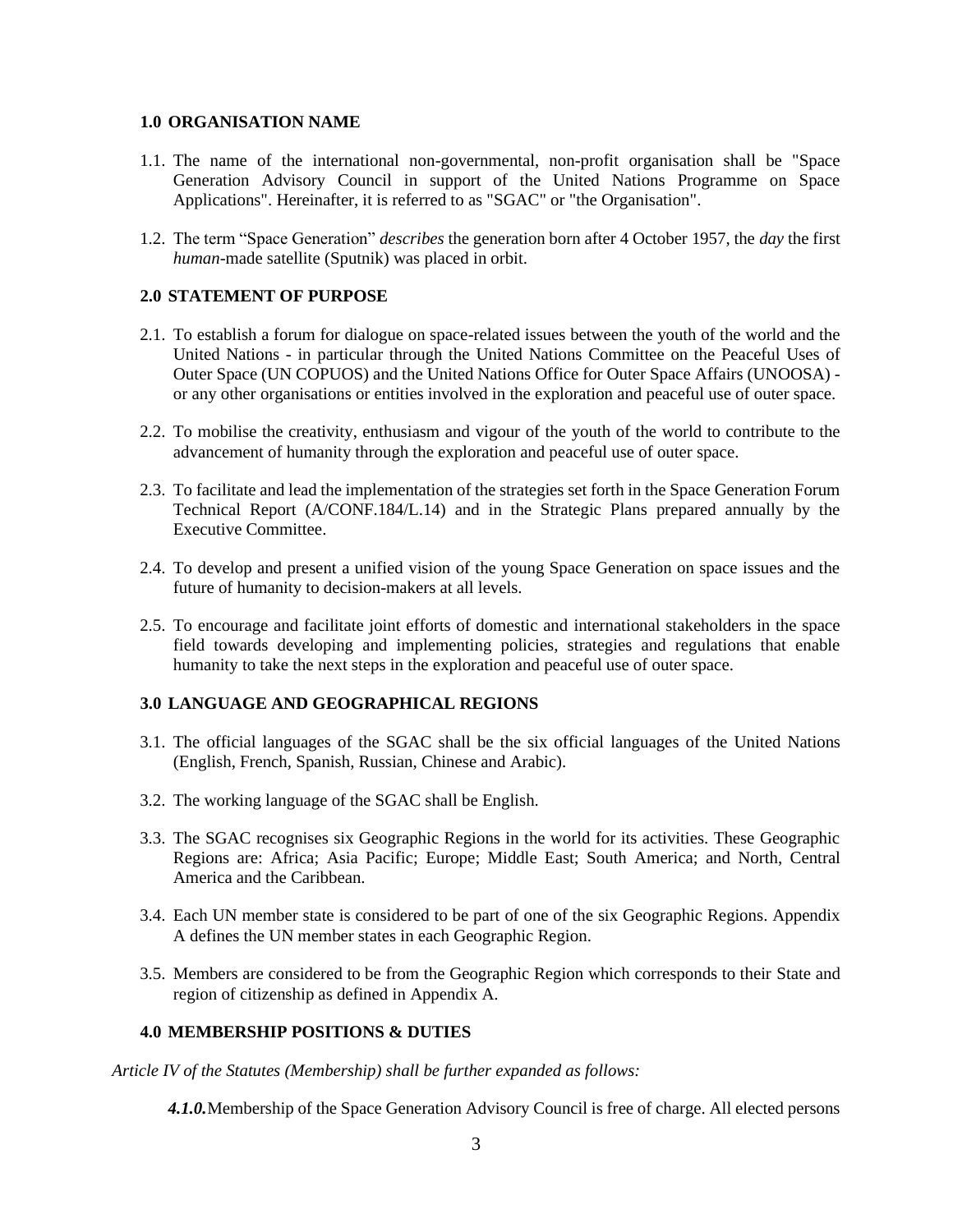serve in a voluntary non-paid capacity. The Executive Committee may appoint or employ unelected administrative staff and volunteers as part of the Executive Office as needed in order to implement programmes and activities in line with the vision of the Organisation.

- *4.1.1.*To obtain membership, prospective new members are required to register an account on the website of the Organisation and complete their online profile. If an account has not been accessed in two years, the Member will automatically be considered an Alumni until explicit termination of membership is requested or the Member returns to active status by logging onto the website.
- *4.1.2.*All members shall make themselves aware of their responsibilities and duties as outlined in the Statutes and Bylaws.
- *4.1.3.*In addition to the specific duties and responsibilities outlined in the Statutes and Bylaws, all Ordinary, Executive and Honorary Members, shall be considered as representatives of the Space Generation Advisory Council, and shall act with dignity, respect, and professionalism at all times, as described in the SGAC Code of Conduct.
- *4.1.4.*National Points of Contact (NPoCs), Regional Coordinators (RCs) and Executive Committee Chairpersons shall be citizens of a United Nations Member State; be 18-35 years old *(counted from their actual date of birth) (See Statutes IV.5)*; demonstrate leadership and teamwork experience; possess good communications skills in English and preferably in other official languages of the United Nations; have a good understanding of space and cultural issues; have knowledge of the United Nations organisation and its objectives; have knowledge of the United Nations Office for Outer Space Affairs (UNOOSA) and the United Nations Committee on the Peaceful Uses of Outer Space (UN COPUOS) and their objectives; have preferably hands-on experience in youth projects and space-related projects. All volunteers, staff and office holders shall be Registered Members at the time of appointment or election and also shall be eligible to serve their full terms as Registered Members.
- *4.1.5.*Recognising the global nature of SGAC, it is necessary to ensure membership information is as accessible as possible. To this end, a website shall serve as a repository for the work of SGAC. Information that must be maintained on the website includes, but is not limited to: current Members, election schedules, Statutes, Bylaws, annual reports, financial reports, Project Group information, news and newsletters. It is the responsibility of the Executive Committee Co-Chairs to ensure that all of these documents are made available on the SGAC website. Meeting minutes will be provided for those Members who require access.
- *4.1.6.*Members of the SGAC are entitled to apply to attend all events of the Organisation.
- *4.1.7.*Membership of SGAC is terminated through expiry of the membership term, by voluntary resignation by a Member him- or herself, or through the death of a Member. The membership status of any person(s) may be removed in the event of violation of duties or dishonourable behaviour as described in the Code of Conduct and Harassment Policy procedures.
- *4.1.8.*Resignation of Members shall be made in writing to the Executive Committee and the resignation shall become effective when received or as otherwise stated therein; however, such resignation shall not entitle the resigning Member to forgiveness or cancellation of any fiscal indebtedness to SGAC. Further, such resigning Member shall not have the right to vote in any matter submitted to the membership for a vote during the period of time between the tendering of such resignation and the effective date thereof.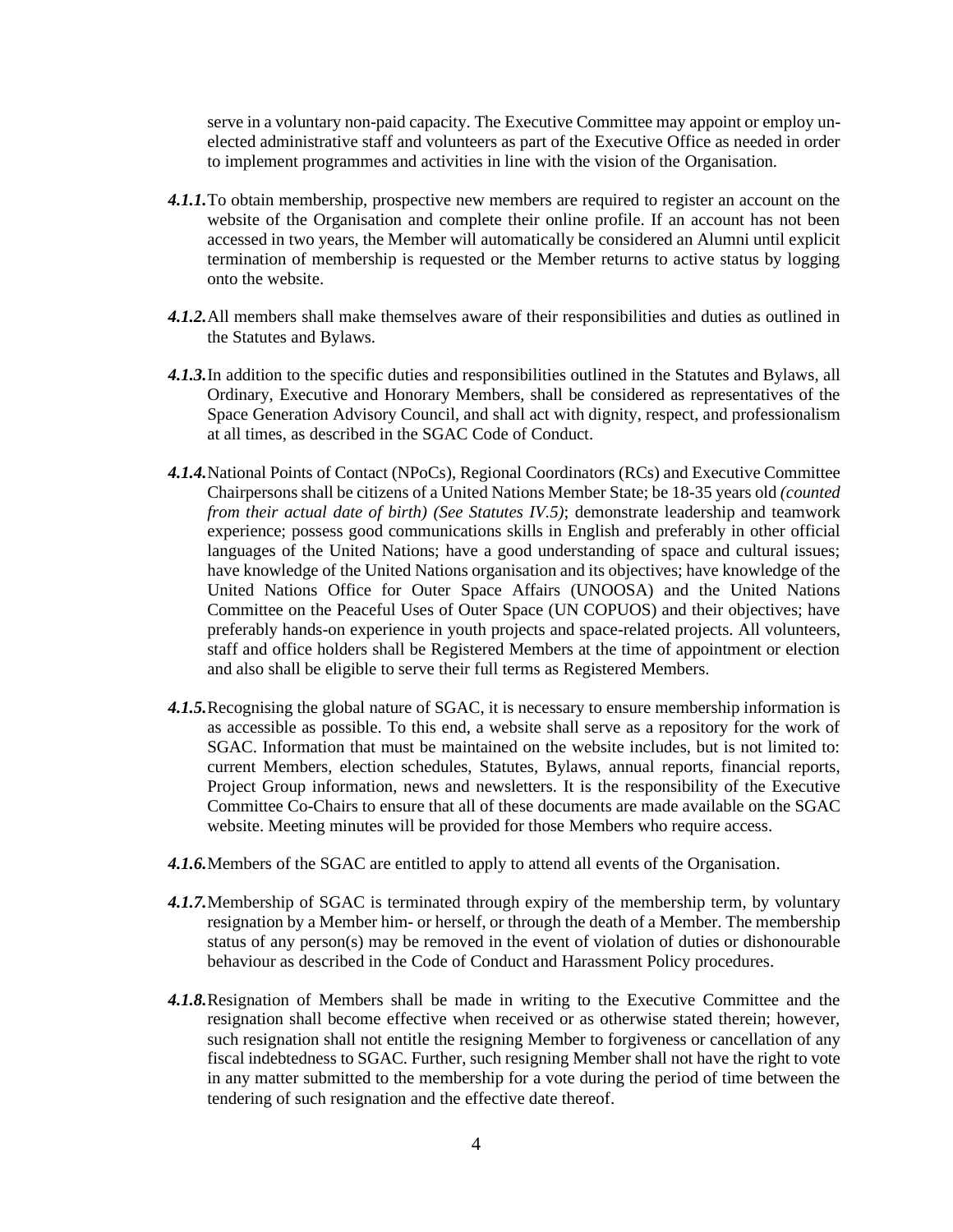- *4.1.9.*In the event that an Ordinary or Executive Member is unable to fulfil their mandate, contingency elections may be conducted. If elections cannot be held, the Executive Committee Chairpersons may appoint a new person to fill the vacancy with a 2/3 approval from the Executive Committee.
- *4.1.10.* **SGAC Alumni are former Registered, Ordinary, Executive or Honorary Members of SGAC and attendees of major SGAC events. Alumni are not subject to the age limitations of the Organisation and only need to be registered with the Organisation. SGAC Alumni membership may be exceptionally conferred to General Members in light of particular circumstances. Such exceptional membership shall be approved by the SGAC Alumni Lead.**
- *4.1.11.* All Ordinary Members, once selected as NPoC, shall receive an email with confirmation of appointment, outlining their role and responsibilities, together with the dates and terms of the appointment.
- *4.1.12.* Departing NPoC are required to prepare a handover report listing all relevant information including but not limited to relevant points of contacts with national organisations, overview of existing *Memoranda of Understanding (MoU)* and history of previous events suggested to be continued by the new NPoC.

#### *Details regarding specific Member positions now follow:*

#### <span id="page-4-0"></span>*4.2.0.***National Points of Contact**

- *4.2.1.* National Points of Contact are individuals from each UN member and observer state (as listed in Appendix A) who are elected by their peers within the youth space community to represent the views of youth on space issues from the state of their citizenship to the Space Generation Advisory Council. When practical, National Points of Contact will be elected in accordance to the election guidelines outlined in Appendix B. If elections are not practical, then the Executive Committee may appoint the NPoCs. There can be two NPoCs per State, but together, they get one vote on matters.
- *4.2.2.*The election of National Points of Contact in each member state should be conducted in line with the SGAC Election Guidelines (Appendix B). The procedure should allow for an election announcement, nomination procedures, a set timeframe for voting, a pool of eligible voters as defined in the SGAC Elections Guidelines. Following the election, an election report should be forwarded to the SGAC Election Oversight Committee for final approval. Any disputes arising from the electoral processes in the respective States shall be subject to resolution by the Election Oversight Committee. NPoCs can be appointed by the Executive Committee if elections are not practical. (See further Bylaw Article 5.2 - 'Election of National Points of Contact')
- *4.2.3.*National Points of Contact shall serve for a period of two years, and may serve a second consecutive term if nominated and elected legitimately according to the SGAC Statutes and Bylaws. National Points of Contact may serve a maximum of 2 terms. The Executive Committee may extend an outgoing NPoC's term for a maximum of 6 months to improve the transition, create overlap between terms of NPoCs or to provide time to find a replacement for the NPoC.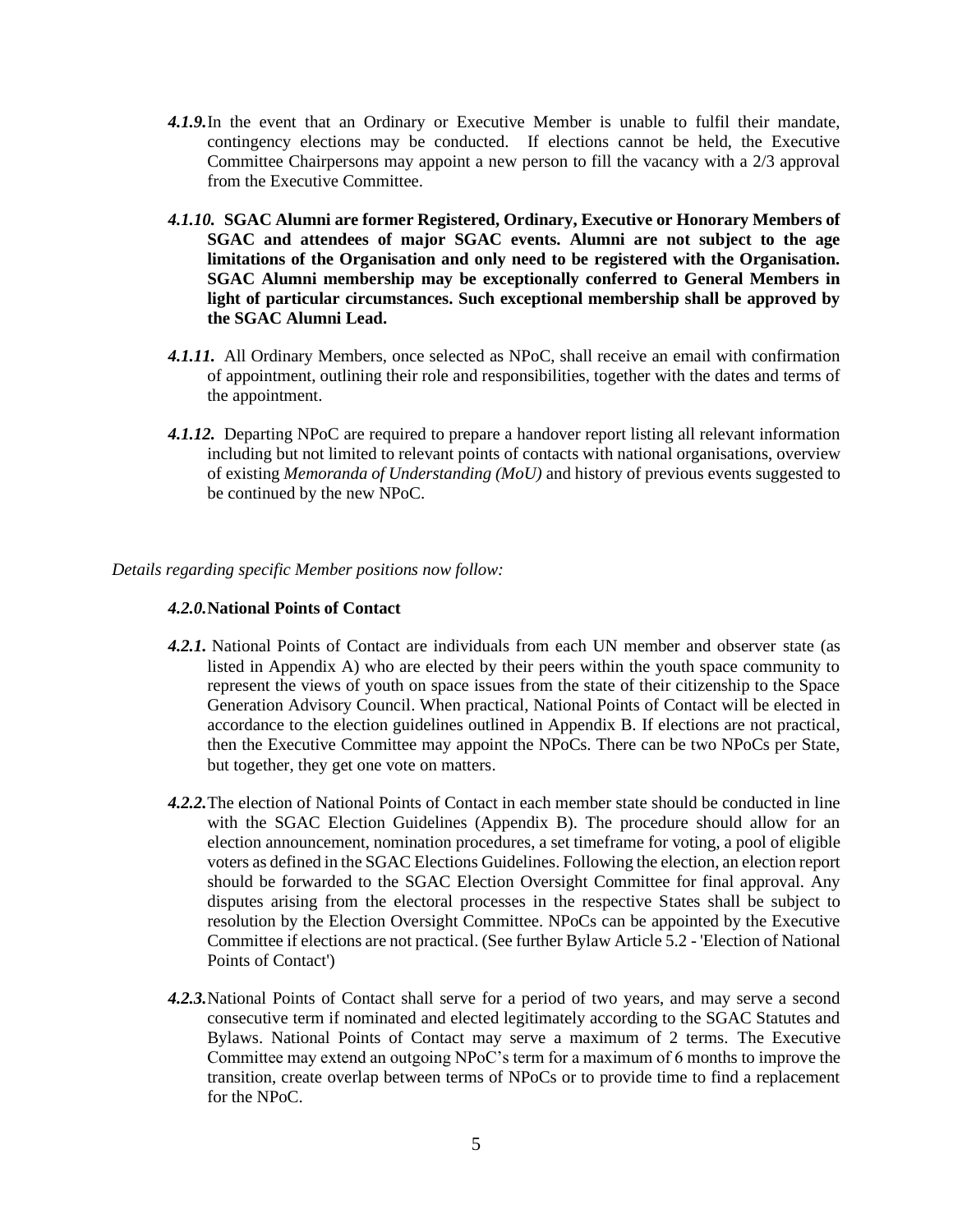- *4.2.4.*National Points of Contact should normally be resident in the State which they represent.
- *4.2.5.*National Points of Contact shall work with the Regional Coordinators towards meeting the SGAC objectives described in Article II.1 of the SGAC Statutes: Enhance cooperation, coordination and communication within the youth and existing space organisations in their State; coordinate the utilisation of national youth resources, and harness the enthusiasm and creativity of youth to advance humanity through the peaceful uses of outer space. National Points of Contact should prepare a yearly work plan in conjunction with their Regional Coordinators and take all necessary measures, within their capabilities, to achieve the yearly objectives. NPoCs are also required to complete an annual report for their State, which is then added to the SGAC Annual Report. NPoCs have the right to attend the General Assembly as described in Article VII.7 of the SGAC Statutes.
- *4.2.6.*It is the first duty of a National Point of contact to act as a communication channel between the national student youth/space networks and the SGAC. It is the obligation and duty of the National Point of Contact to provide an Annual Report, to SGAC on the activities of youth and other organisations/entities active in space affairs within their State to their Regional Coordinators. These reports will be collated by the Regional Coordinators and presented by SGAC to the UN Committee on the Peaceful Uses of Outer Space (COPUOS) and other bodies.
- *4.2.7.*It is the duty of the National Points of Contact to elect Regional Coordinators from the nations within their Geographic Region to the SGAC Executive Committee.

*See further Bylaws Article 5.3 -'Election of Regional Coordinators'* 

- *4.2.8.*When there has been no response to communication with a National Point of Contact for a period of 2 months, the SGAC will consider them to be inactive. The SGAC will make all reasonable attempts to contact inactive National Points of Contact by email, and phone. If no response is forthcoming, contingency elections may be conducted to replace an inactive National Points of Contact or the Executive Committee may appoint a replacement.
- *4.2.9.*It is the responsibility of National Points of Contact to update the Executive Director, the Co-Secretaries *and Regional Coordinators in their respective Geographic Region* of any change in their contact details, including email or telephone.
- *4.2.10.* Each State may have two official points of contact. National Points of Contact may create committees or teams as needed to assist in their duties with the knowledge of the Executive Committee. On matters of voting, each State will be allowed to cast only one vote regardless of the number of NPoCs.

#### <span id="page-5-0"></span>*4.3.0.***Regional Coordinators**

*4.3.1.*The Regional Coordinators are individuals elected by the National Points of Contact in their respective Geographic Regions to the SGAC Executive Committee according to the guidelines in Appendix B. There shall be a total of twelve Regional Coordinators, two from each of the six Geographic Regions of Africa; Asia-Pacific; Europe; Middle East; South America; and North, Central America and the Caribbean. Regional Coordinators must have the nationality of one of the countries in their region as defined in Appendix A.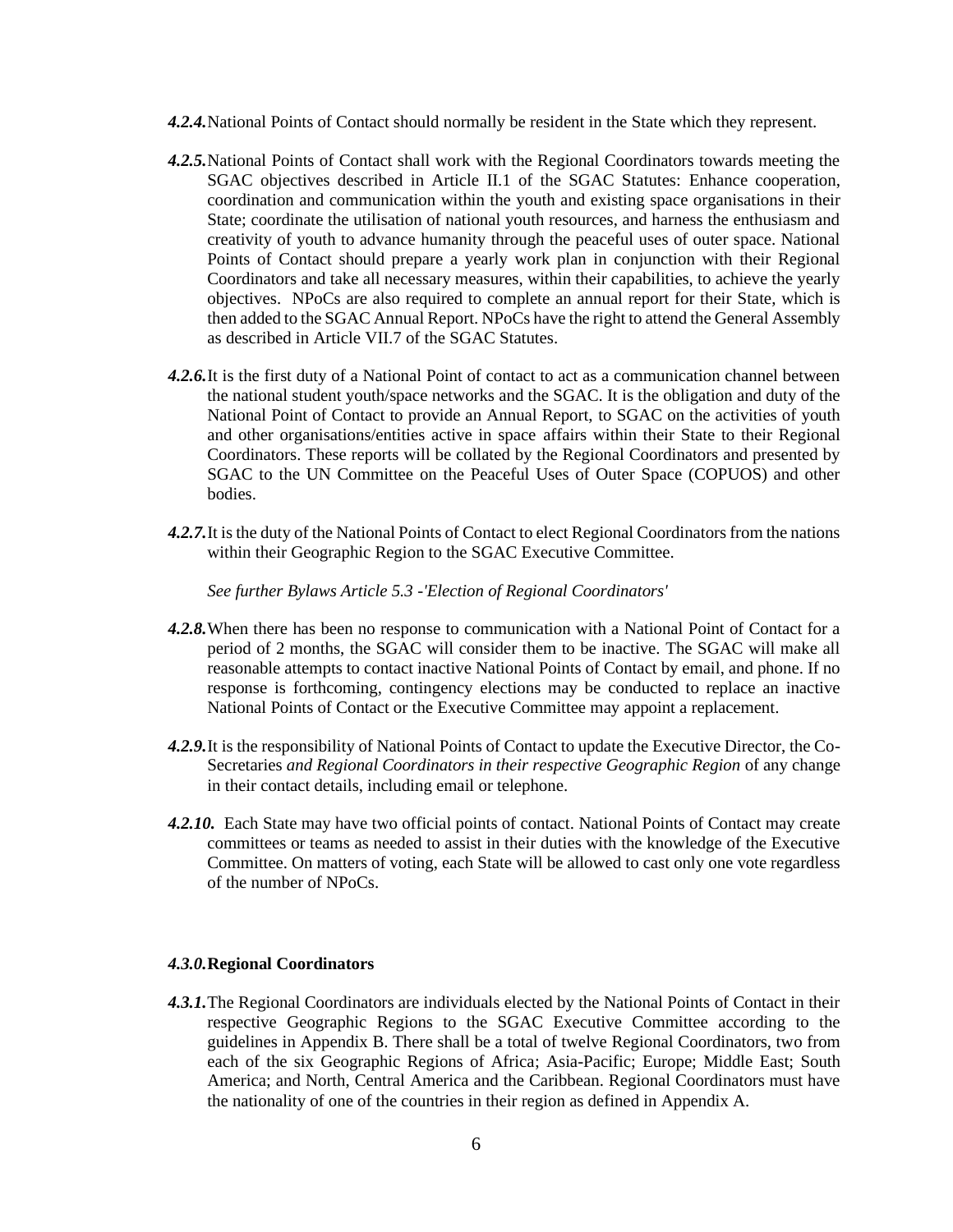- *4.3.2.*Regional Coordinators are elected for a term of two years, and may serve a second consecutive term if nominated and elected legitimately according to the SGAC Statutes and Bylaws. Regional Coordinators may serve a maximum of 2 terms. The Executive Committee may nominate outgoing Regional Coordinators to the Advisory Board, or to appointments within the Executive Office.
- *4.3.3.*In exceptional circumstances, the SGAC Executive Committee may extend the term of a sitting Regional Coordinator for a period of 6 months. This would include cases where no nominations for a replacement Regional Coordinator are forthcoming in the period set aside for the elections.
- *4.3.4.*All Regional Coordinators shall assist and coordinate the activities of the National Points of Contact within their Geographic Region towards meeting the SGAC objectives as described in Article II.1 of the Statutes: Enhance cooperation, coordination and communication within the youth and space organisations existing in their respective regions; coordinate the use of national youth resources, and harness the enthusiasm and creativity of youth to advance humanity through the peaceful uses of outer space. Regional Coordinators should prepare an annual work plan and take all necessary measures, within their capabilities, to achieve the annual objectives. The annual work plan is expected by the Executive Committee within 14 days of being appointed as Regional Coordinator and valid until the end of the year. All RCs shall send their annual work plan to the Executive Committee with the Annual Report by December 1st of every year for the coming year.
- *4.3.5.*Regional Coordinators shall mentor the National Points of Contact within their Geographic Region, to enable them to reach their full potential in fulfilling their role as Member of the Space Generation Advisory Council. Regional Coordinators shall maintain regular contact with National Points of Contact and space organisations within their Geographic Region, through the use of phone, email, teleconferences, or any other means. The holding of regional or sub-regional events and meetings where National Points of Contact can meet face to face and share experiences is encouraged.
- *4.3.6.*Regional Coordinators should aim to have a National Point of Contact in each State within their Geographic Region. Regional Coordinators shall initiate and maintain contacts with space organisations, colleges, universities, youth groups, and other space related organisations within their region towards meeting this objective.
- *4.3.7.*Regional Coordinators shall maintain, together with the Executive Secretaries, a record of the names, contact details and terms of office of all National Points of Contact within their Geographic Region. These records shall be kept up to date.
- *4.3.8.*It is the obligation and duty of the Regional Coordinator to produce an Annual Report to SGAC on the activities of youth and other organisations/entities engaged in space related activities within their region, and to hold at least four regional meetings per year with the National Points of Contact of the region. The meeting shall be either remotely or in person.
- *4.3.9.*It is the responsibility of Regional Coordinators to elect a Chairperson for the Executive Committee.

*See further Bylaws Article 5.4 -' Election of Executive Committee Chairpersons'* 

*4.3.10.* At the end of their term of office, outgoing Regional Coordinators shall mentor the newly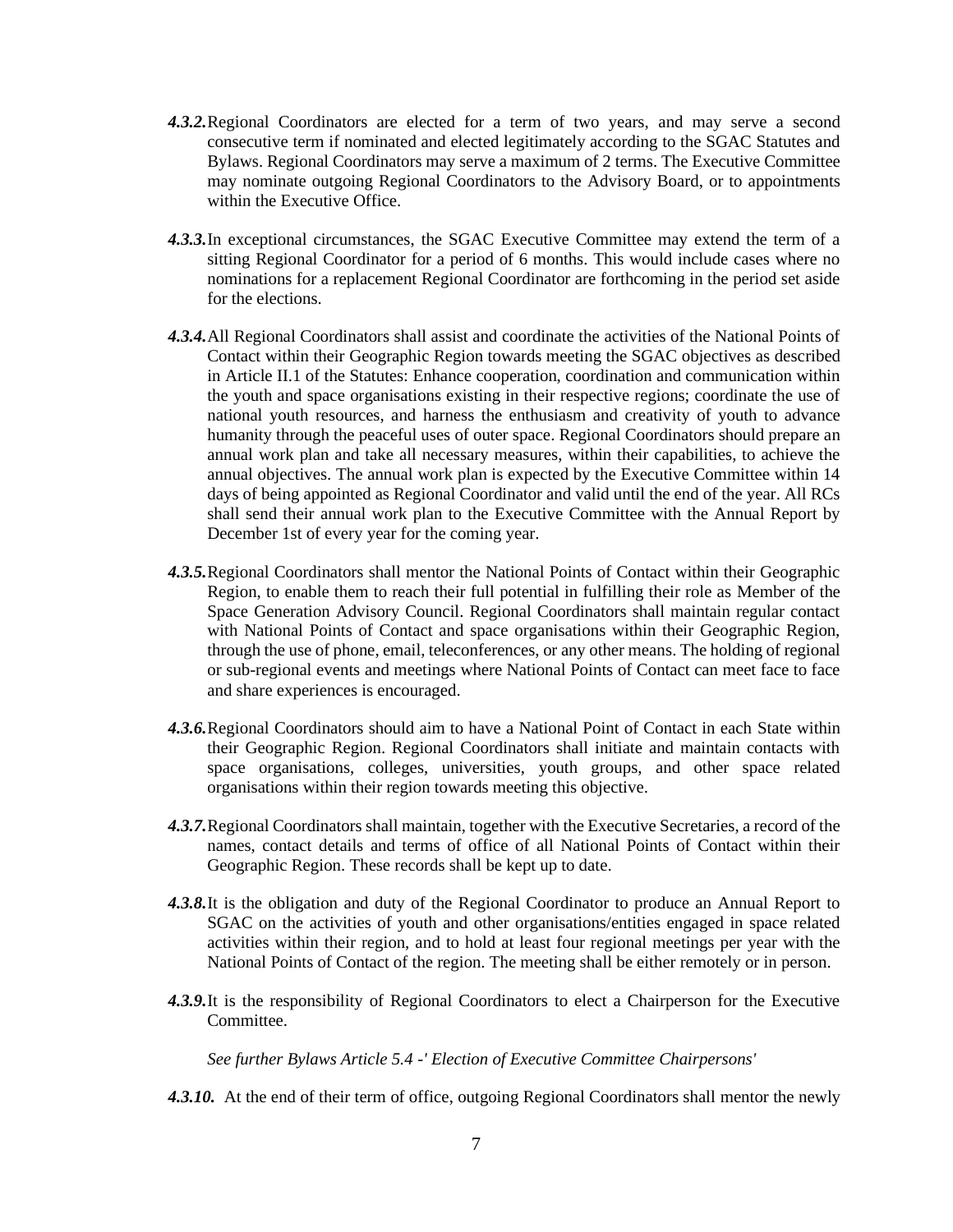elected Regional Coordinators for a period of three months. Outgoing Regional Coordinators are not entitled to be re-elected as National Points of Contact but may be appointed to other positions within the Organisation.

- *4.3.11.* The SGAC will make every effort to maintain communication with all Regional Coordinators. However, in cases where there has been no response to communication with a Regional Coordinator for a period of 2 months, the SGAC will consider them to be inactive. Inactivity will also be considered when 4 consecutive Executive Committee meetings are missed without prior notice or a total of 6 per year. The SGAC will make all reasonable attempts to contact inactive Regional Coordinators by email and phone. If no response is forthcoming, contingency elections may be conducted to replace the inactive Regional Coordinator.
- *4.3.12.* It is the responsibility of Regional Coordinators to update the Executive Officer Director and the Co-Secretaries of any change in their contact details, including email or telephone.
- *4.3.13.* Regional Coordinators may create committees or teams as needed to assist in their duties with the knowledge of the Executive Committee. It is responsibility of the Regional Coordinators to ensure such committees or teams coordinate with the Executive Office.
- *4.3.14.* Regional Coordinators are responsible to coordinate with the SGAC Membership Manager and the Co-secretaries in running and supervising Member activity on the social media section of the website.

# <span id="page-7-0"></span>*4.4.0.***Executive Committee Chairpersons**

- *4.4.1.*The Executive Committee Chairperson and Co-Chairperson are individuals elected by the Regional Coordinators to lead the Organisation, and to chair the Executive Committee.
- *4.4.2.*To ensure continuity in the leadership of the Organisation, the election of Chairpersons shall occur annually such that the terms of office of the two Chairpersons are staggered by a oneyear period. The individual in the second year of their term will be designated "Chairperson" and the individual in the first year of their term will be designated "Co-Chairperson". In the second year of their term, the Co-Chairperson is promoted to Chairperson, and a new election is held to appoint a new Co-Chairperson.
- *4.4.3.*The Chairpersons are elected for a term of two years, and are not eligible to serve a second term. In the exceptional circumstance that one Chairperson cannot serve out his/her full twoyear term and to ensure staggered election of Co-Chairs, a former chair may serve one extra year. In total, the maximum will not exceed three years.

*See further Bylaws Article 5.4 -' Election of Executive Committee Chairpersons'* 

- *4.4.4.*The Co-Chairs shall prepare annually a strategic plan to guide the Organisation in meeting its objectives and fulfilling the vision of the Space Generation. The strategic plan will build on past achievements and shall be presented to the Executive Committee for approval by January 15th of each year. A five-year strategic plan will also be maintained and revisited annually by the 15th of January of each year by the Co-Chairs for approval by the Executive Committee. Strategic plans should aim to have measurable targets.
- *4.4.5.*The Chairpersons shall mentor, assist and coordinate the activities of the Regional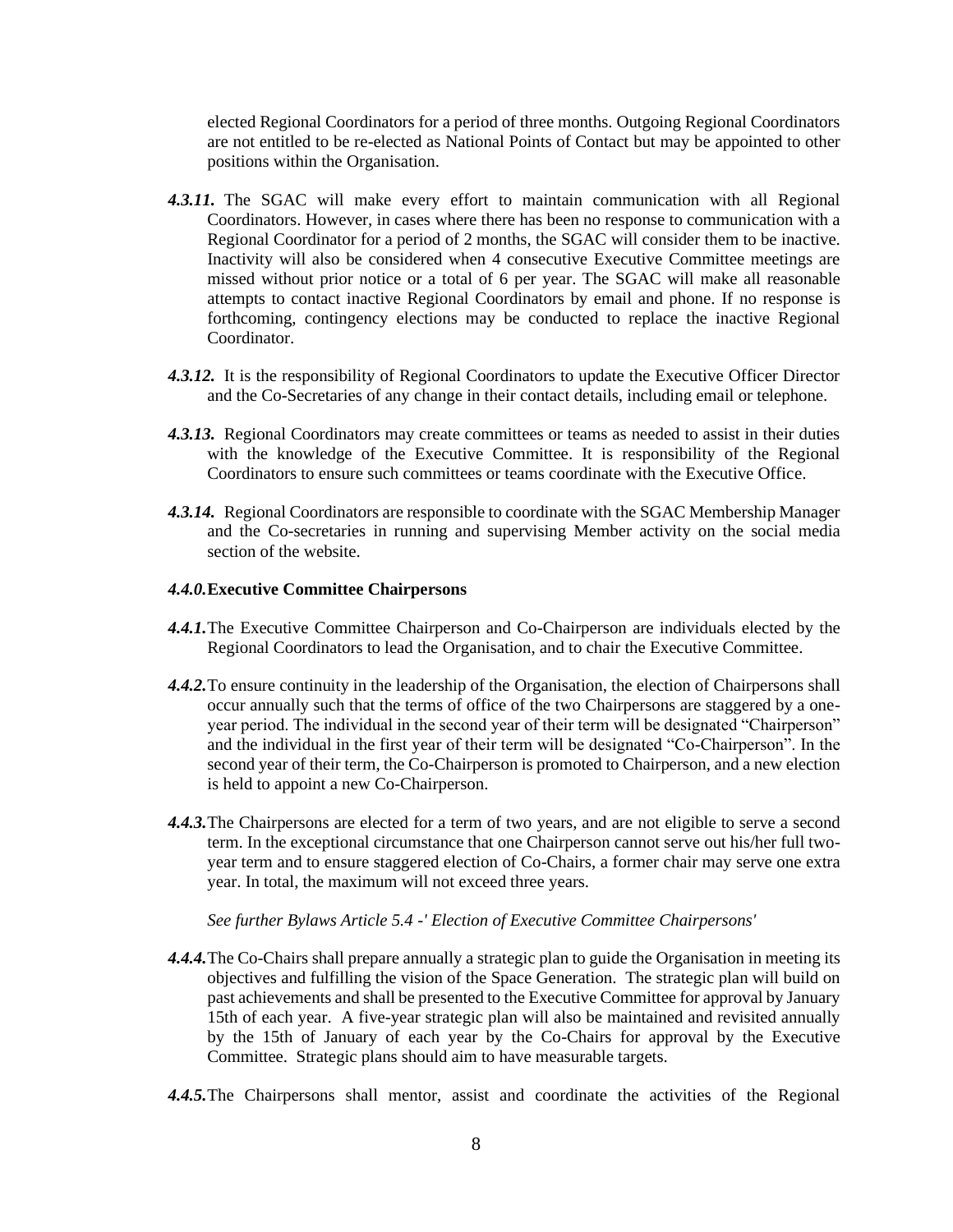Coordinators towards meeting the objectives of the Organisation and the current strategic plan.

- *4.4.6.*The Chairpersons shall coordinate and oversee the work of the Executive Office and any other appointed officers, action teams or standing committees established by the Organisation.
- *4.4.7.*The Chairpersons should be highly active within the Organisation. In the event where there has been no response to communication with a Chairperson for a period of one month, the SGAC will consider them to be inactive. The SGAC will make all reasonable attempts to contact inactive Chairpersons by email and phone for a further period of 1 month. If no response is forthcoming from the Chairperson, the Regional Coordinators may elect a replacement Chairperson from the Executive Committee, Executive Office or from the pool of former Chairs to fill the remainder of the person's term. Such replacement Chairperson shall be named Interim Chairperson. The election of the Interim Chairperson shall be conducted within one month from the dismissal of the Chairperson. The term of the Interim Chairperson shall finalise at the same time as the dismissed Chairperson as per Bylaws 5.4.4. Interim Chairperson's term shall not be included in the Chairperson's nominal two-year term. In case of the dismissal of the Co-Chairperson, a new election shall be called as per Bylaws 5.4.0. The term of the new Co-Chairperson shall finalise at the same time as the dismissed Co-Chair person as per Bylaws 5.4.4.

### <span id="page-8-0"></span>**5.0 ELECTION PROCEDURES**

- 5.1.0.Elections shall be coordinated by the SGAC Election Officer, which will be one of the two Co-Chairs.
- 5.1.1.*See further Bylaws Article 6.7.0 –'The Elections Oversight Committee'*
- 5.1.2.All elections shall include mechanisms for the timely notification of the forthcoming election to eligible voters, a procedure for nominations, an opportunity for nominees to communicate their ideas to voters, a definition of the voter pool, and vote counting procedures. Further details on holding elections can be found in the SGAC Election Guidelines (Appendix B).
- 5.1.3.Election results are not valid until verified by the Elections Oversight Committee.

*Specific guidelines on elections now follow:* 

#### <span id="page-8-1"></span>**Election of** National Points of **Contact**

- 5.2.0.When practical, election of National Points of Contact shall be in accordance with the SGAC Elections Guidelines (Appendix B). Should the Executive Committee establish that elections are not practical, the Executive Committee may appoint National Point of Contacts through an internal vote by the Executive Committee.
- 5.2.1.Candidates should meet the membership requirements as detailed in Bylaws Article 4.1.4
- 5.2.2.The voting pool for National Points of Contact shall be composed of Registered Members between the ages of 18 and 35 who are resident in the UN member state in which the candidates are running. Voters should be aware of the role of the Space Generation Advisory Council, and have an interest in space exploration and human development. Methods of voter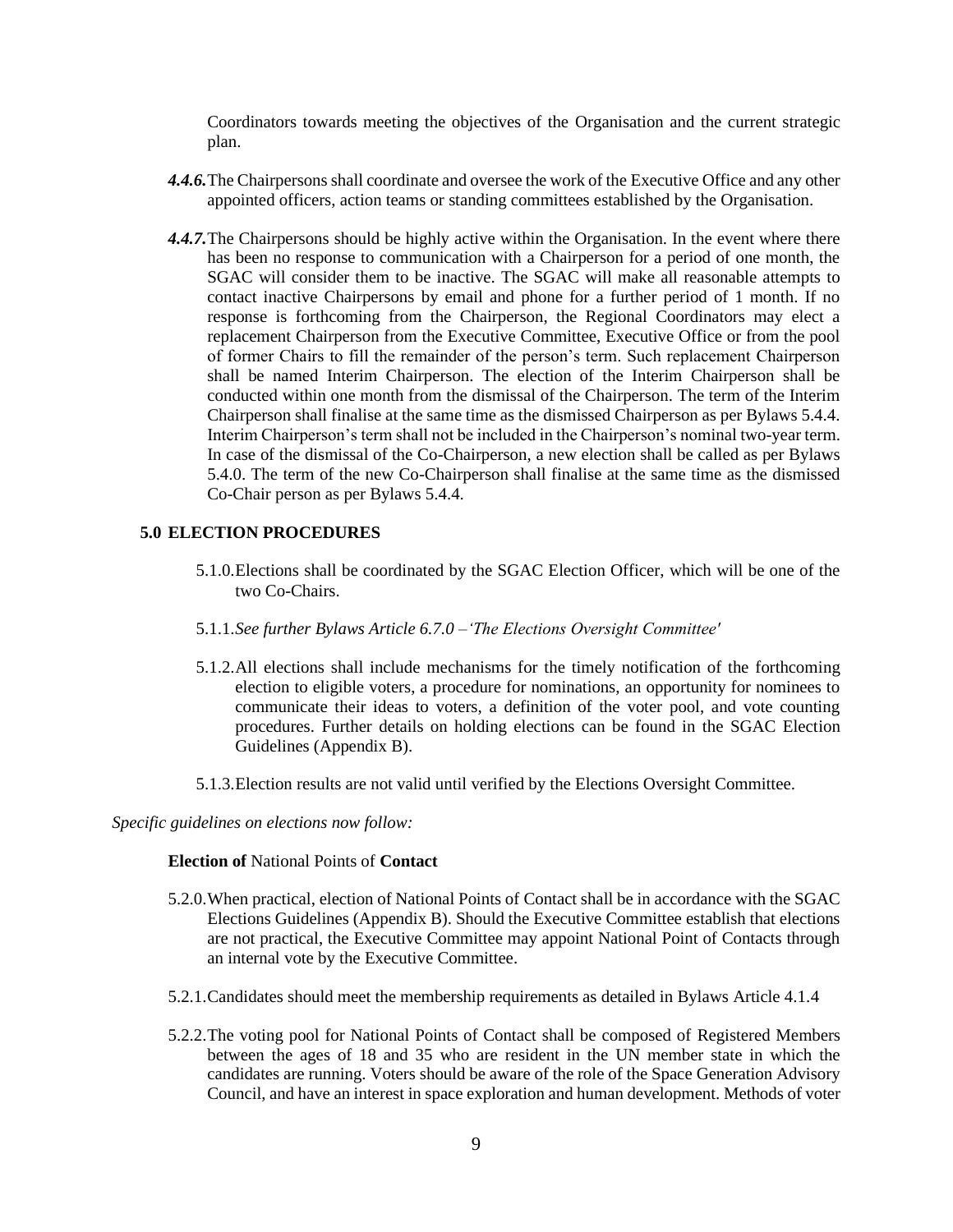verification are detailed in the SGAC Elections Guidelines.

#### <span id="page-9-0"></span>**Election of Regional Coordinators**

- 5.3.0.Regional Coordinators shall be elected in accordance with the SGAC Elections Guidelines (Appendix B), and the points mentioned in this section.
- 5.3.1.Eligible candidates for Regional Coordinator shall include any current or past National Point of Contact from the Geographic Region as well as any other individual active in the youth space community with nationality of the region.
- 5.3.2.Eligible candidates who wish to run for Regional Coordinator shall secure the nomination of at least two National Points of Contact from different States in the relevant Geographic Region, or one NPoC and three other team Members (Registered Members with an appointed positions in the organisation) who are citizens of the Region. Candidates shall declare their desire for the position, and produce a manifesto outlining why they wish to be a Regional Coordinator and what they hope to achieve in that role. After the nomination period closes, all nominees should be informed of the name of all candidates running in the election.
- 5.3.3.The voting pool for Regional Coordinators shall be the currently serving National Points of Contact in the chosen Geographic Region at the time nominations open.
- 5.3.4.In case of a stalemate after the vote of the National Points of Contact, the Chairs together with the existing RC shall decide by consensus.
- 5.3.5. National Points of Contact elected to the position of Regional Coordinator, lose their status as National Points of Contact.
- 5.3.6.In the case that a Regional Coordinator is elected to the Co-Chair position, the vacancy created by their departure shall immediately be filled by an election.
- 5.3.7.In circumstances when two Regional Coordinators have to be elected at the same time, the Elections Oversight Committee may extend the term of one RC for a maximum to six months to improve transition and create an overlap between the terms of incoming and outgoing Regional Coordinators. The voting rights of the overlapping Regional Coordinator role will remain with the outgoing Regional Coordinator.

#### <span id="page-9-1"></span>**Election of Executive Committee Co-Chairs**

- 5.4.0.Elections of the Co-Chairs of the Executive Committee shall adhere to the SGAC Election Guidelines (Appendix B), and the points mentioned in this section.
- 5.4.1.Eligible candidates who wish to run for Co-Chair shall secure the nomination of at least two Regional Coordinators. Candidates shall declare their intention to run for the position, and produce a manifesto outlining why they wish to be a Co-Chair and what they hope to achieve in that role. After the nomination period closes, all nominees should be informed of the name of all nominees.
- 5.4.2.All SGAC Members (as defined in Bylaw 4.0) are eligible to run for the Co-Chair position. Persons who are not current or former Members of the Executive Committee must be nominated by at least one of the Chairpersons in addition to the two Regional Coordinator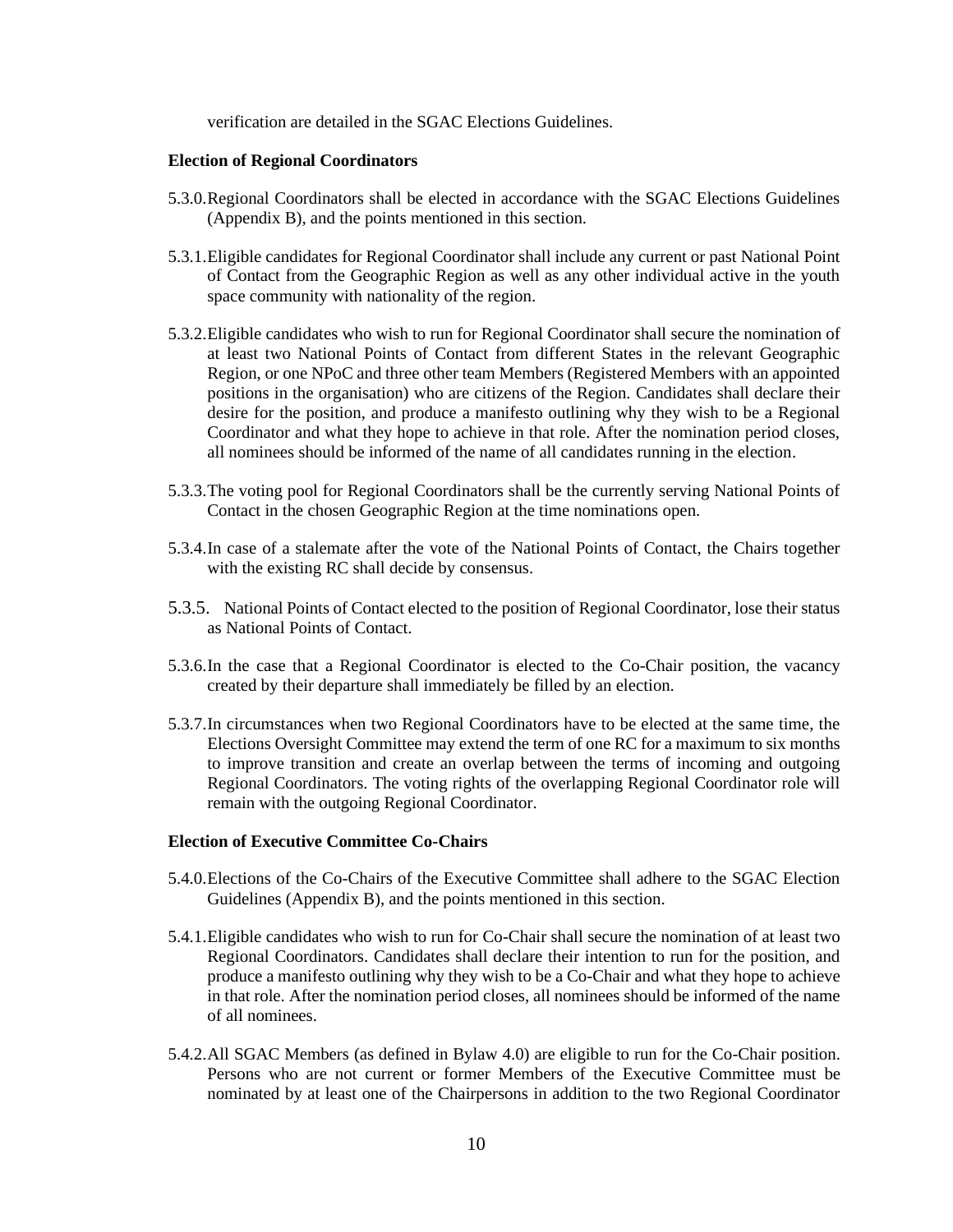nominations required in section 5.4.2.

- 5.4.3.The voting pool for the Executive Committee Co-Chair election shall be the currently serving Regional Coordinators.
- 5.4.4.Election of new Co-Chairs of the Executive Committee shall occur once a year in March, such that the terms of office of the two Co-Chairs overlap. For example, the first year of a newly elected Co-Chair should correspond with the second year of the existing Co-Chair.
- 5.4.5.The date set for the election of Co-Chairs shall be advertised two months in advance. Nominations shall be accepted up until one week prior to the date set for the election.
- 5.4.6.In case of a stalemate after the vote of the Regional Coordinators, the Chairs shall decide by consensus.
- 5.4.7.Results of the Co-Chair election (including the percentage of votes received by each candidate) shall be made public two weeks after the vote deadline has occurred and it shall remain public on the SGAC website.

# <span id="page-10-0"></span>**6.0 ORGANISATIONAL BODIES**

6.1.0.The Space Generation Advisory Council shall consist of several Organisational Bodies. These are the Council, the Executive Committee, the Executive Office, the Honorary Board, Advisory Board, the Elections Oversight Committee, the Arbitration Committee, and the Registration Committee.

#### <span id="page-10-1"></span>6.2.0.**The Council & General Assembly**

- 6.2.1. Ordinary Members, Executive Members and Honorary Members together comprise the Space Generation Advisory Council. The Council shall endeavour to convene *at least one time* per year to provide the opportunity for all Members of the Council to participate fully in the Organisation and share experiences with Members from other UN Member states and geographic regions..
- 6.2.2.The Council must convene officially at least once per year for a General Assembly at which the business of the Organisation is voted upon. The General Assembly shall be held in accordance with Article VII of the SGAC Statutes.
- 6.2.3.The time, place, means and other particulars of the General Assembly shall be determined by the SGAC Executive Committee, and shall be communicated to the Council at least one month in advance of the date set for the meeting.
- 6.2.4.The Advisory Board shall be notified in a timely manner of the holding of any General Assembly or Extraordinary General Assembly.

# <span id="page-10-2"></span>6.3.0.**The Executive Committee**

*Article IX of the Statutes (Executive Committee) shall be further expanded as follows:*

6.3.1. The Executive Committee is composed of the Chairperson, Co-Chairperson, the twelve Regional Coordinators, Executive Director, Treasurer and other Members of the Executive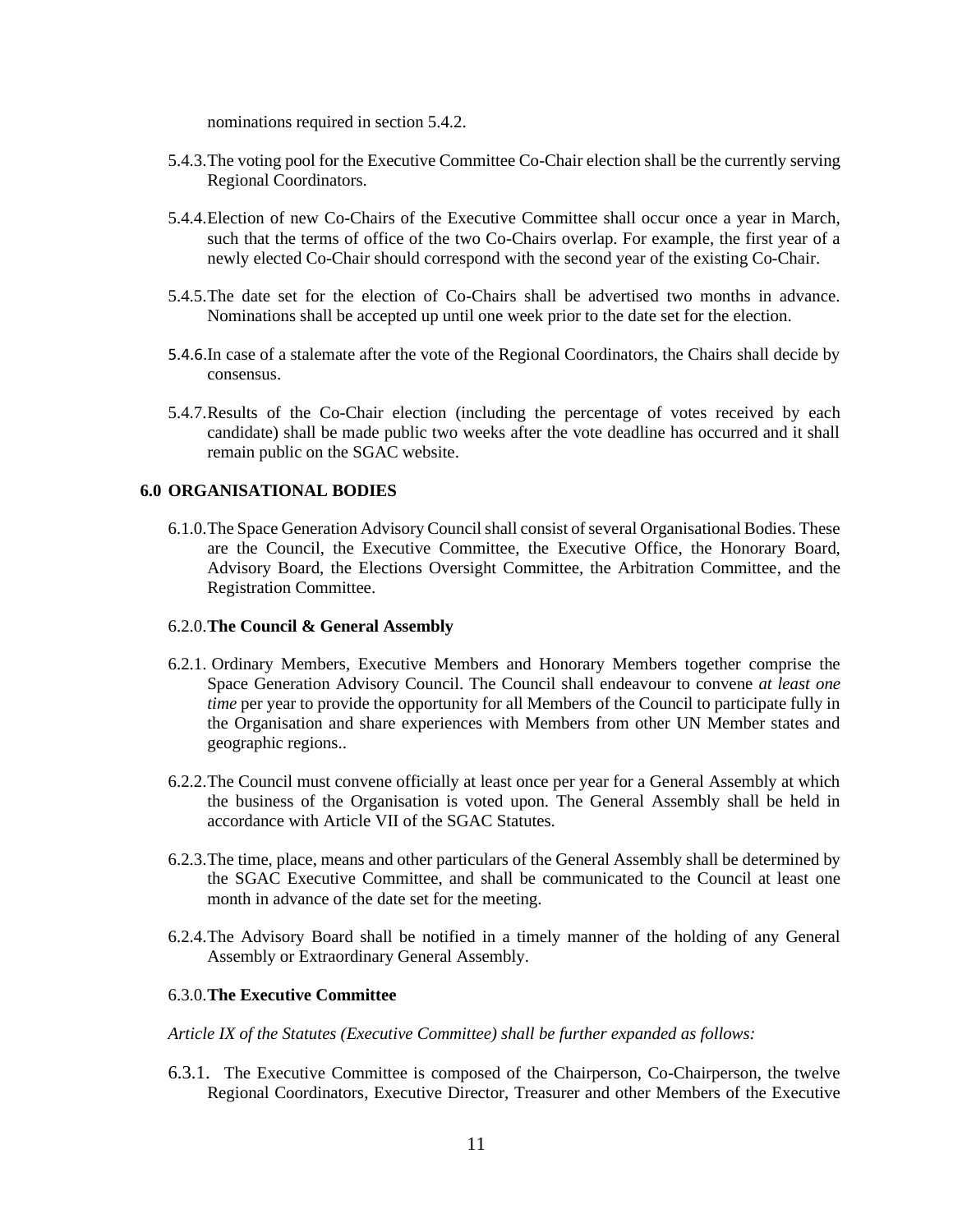Office. Hence, the Executive Committee will comprise of elected Members (RCs and chairs) and appointed Members (members of the Executive Office).

- 6.3.2.The Executive Committee will be the decision-making authority for the Organisation between the periods of the General Assembly. Only elected Executive Members have voting rights on matters. Appointed Executive Members are consulted on decisions, as required.
- 6.3.3.Decisions at Executive Committee meetings shall be taken by consensus, or where no consensus is possible by majority vote by a quorum of Members present. A quorum shall be considered two thirds of eligible voters. In the case where all elected Regional Coordinators are present, a quorum will therefore be 8 votes. In the case where all Regional Coordinators are not present, the quorum will be therefore be 4 votes. The Chairpersons together may cast one vote.
- 6.3.4.Members of the Space Generation Advisory Council shall be kept informed of activities and decisions of the Executive Committee. Minutes of Executive Committee meetings shall be made available to members of the Executive Committee in a timely manner.
- 6.3.5.The Executive Committee may appoint additional team coordinators and members of the Executive Office as necessary; and establish Project Groups and/or specific programmes within the Executive Office towards meeting the goals of the Organisation.
- 6.3.6.On the occasions which are not defined in the Bylaws or when elected Executive Members deem necessary, opinions of appointed Executive Members can be asked. In cases where voting is required, when asked by the elected Executive Members, appointed Executive Members may cast a vote.
- 6.3.7.Members of the Executive Committee can only hold NPoC and Project Group Co-Lead positions within the Organisation under exceptional circumstances, subject to the approval of the Executive Committee, including consideration of a six-month transitional period.
- 6.3.8.Executive membership will only be granted to Members who have had previous experience with the Organisation for at least half a year through involvement as Ordinary Members or Project Group member and preferably involvement with SGAC events such as the SGC and SGFF.
- 6.3.9.Executive Members with the same role should preferably be citizens of different member State.
- 6.3.10. Members of the Executive Committee can only hold one Executive position at any time.
- 6.3.11. Members of the Executive Committee are allowed to also be Event Manager or Deputy Manager of either Global or Regional Events.

# <span id="page-11-0"></span>6.4.0.**The Executive Office**

#### *Article XIV of the Statutes (Executive Office) shall be further expanded as follows:*

6.4.1.The Executive office shall be composed of the two Co-Secretaries, a Treasurer, an Executive Director, the Team Coordinators, and any other Members, as the Executive Committee deems necessary.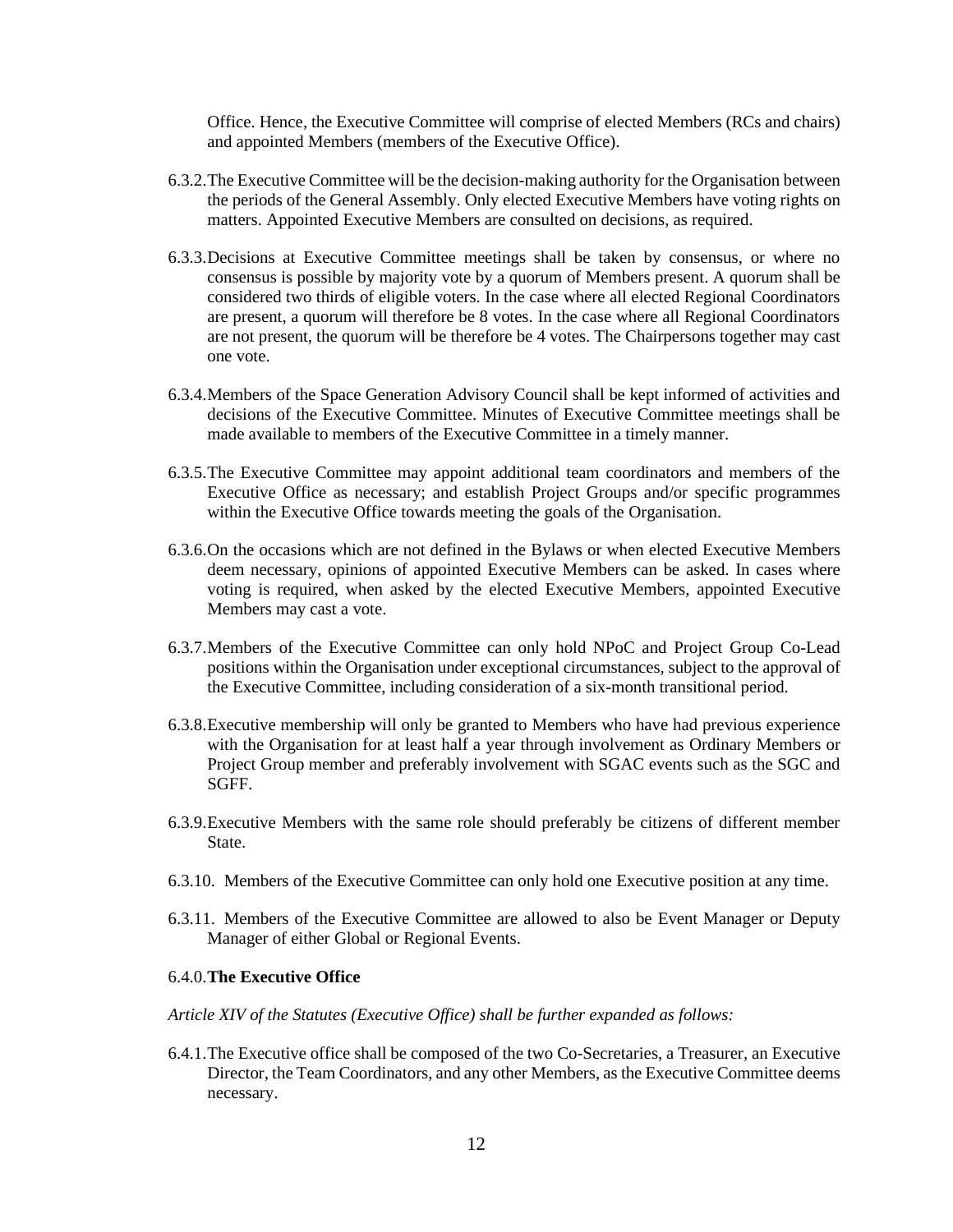- 6.4.2.The Executive Office shall undertake work as directed by the Executive Committee towards implementing the current *strategy* and advancing the vision of the Space Generation.
- 6.4.3.All Members of the Executive Office shall receive a letter of appointment, outlining their new role and responsibilities, together with the dates and terms of the appointment. In the case of paid appointments to the Executive Office, the employed individual shall receive a legal contract of employment, clearly outlining the terms, remuneration and conditions of the employment. All letters of appointment (and contracts of employment) shall form part of the official records of the SGAC and shall be maintained for a period of ten years by the Organisation.

*There now follows details on specific positions within the Executive Office:*

#### **Co-Secretaries**

- 6.4.4.The Co-Secretaries shall manage the day-to-day correspondence for the SGAC and maintain the Organisation's documents and records in an accessible manner.
- 6.4.5.The Co-Secretaries shall attend all Executive Committee meetings and record the minutes of those meetings. Following the approval of the minutes at the subsequent Executive Committee meeting, the Co-Secretaries shall be responsible for sending the minutes to the Executive Committee.
- 6.4.6.Executive Co-Secretaries shall assist the Executive Director and Co-Chairs with any other operational needs.

#### **Treasurer**

- 6.4.7.The treasurer shall be responsible for: receiving donations and other financial contributions arising from the work of the Organisation; operating bank accounts on behalf of the Organisation; preparing appropriate budgets for approval by the Executive Committee; paying bills and reimbursing expenses incurred by the Organisation or its Officers; and the overall day to day management of the financial affairs of the Organisation. The Treasurer holds fiduciary responsibility and liability to and for the Organisation.
- 6.4.8.The Treasurer shall act under direction of the Co-Chairs of the Executive Committee.
- 6.4.9.The Treasurer shall submit quarterly financial statements to the Executive Committee (or on demand as requested by any Member of the Executive Committee) and answer queries relating to the financial affairs of the Organisation.
- 6.4.10. The Treasurer shall maintain the accounting records of the Organisation in accordance with the national laws of the Organisation's State of Registry and international accounting standards. The Treasurer shall produce financial reports in the manner and format as requested by the Executive Committee.
- 6.4.11. With the assistance of the *relevant teams*, the Treasurer shall produce an annual financial report, which shall be included in the annual report of the Space Generation Advisory Council.
- 6.4.12. All financial payments from SGAC accounts shall require the authorisation of the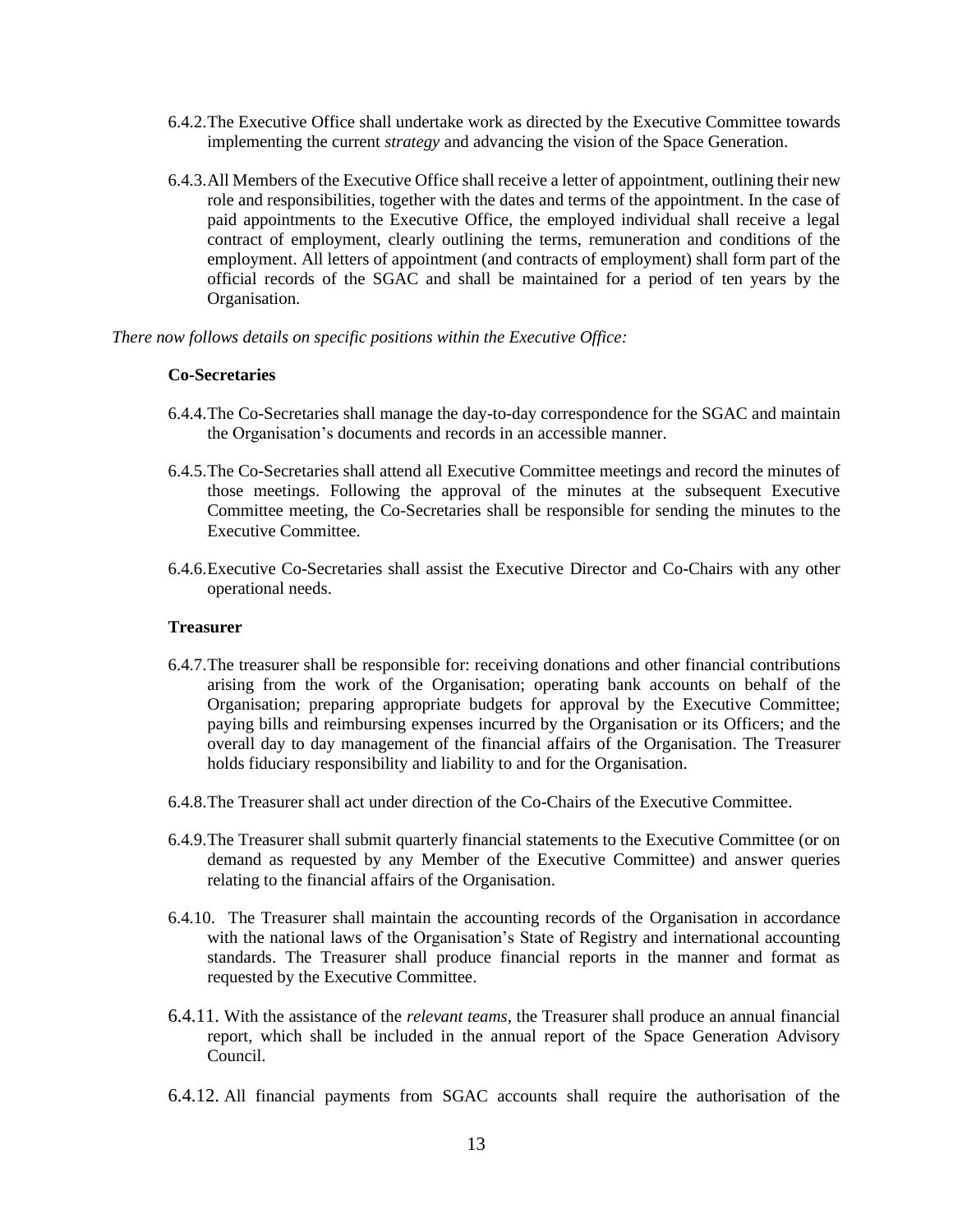Executive Committee and the signature of the Treasurer and one of the Co-Chairs. For recurring payments, such as salaries and rent, authorization from Executive Committee shall only be required once per year. Authorisation for payments for special projects, such as the Space Generation Congress and the Space Generation Fusion Forum, may be delegated to a member of the organising committee up to a specified amount for a specified time, however the Treasurer and Co-Chairs shall be kept informed of all payments.

6.4.13. The Treasurer shall work closely with the Strategic Partnerships Team.

#### **Executive Director**

- 6.4.14. The Executive Director is hired by the Executive Committee to manage day to day matters. The Executive Director's appointment will initially be for a term of six months, with the option to be renewed for further terms. Each additional term may have a maximum length of one year.
- 6.4.15. It is the duty and responsibility of the *Executive Director* to ensure maintenance and update centrally stored records of all elected representatives, their names, positions, contact details as well as the start and end date of their terms of office. Contact details should include email and telephone. The records should contain only current Members.
- 6.4.16. The Executive Director shall ensure maintenance of a website where some of this information is made publicly available. For example, a list of current Members, their positions, a method of contacting them, and the beginning and end of their term of office.
- 6.4.17. In the case that a Deputy Executive Director is hired, she/he will serve under the Executive Director and share the same responsibilities as the Executive Director as defined in the Statutes and Bylaws.

### **Team Coordinators**

- 6.4.18. The Team Coordinators are individuals who are selected by the outgoing Coordinators of the relevant team, the Executive Director and the Chairpersons from a pool of applicants according to their skills to manage their specific functional teams.
- 6.4.19. Team Coordinators are appointed for a term of two years and may serve a second consecutive term if nominated and appointed legitimately according to the SGAC Statutes and Bylaws. Team Coordinators may serve a maximum of two terms. In exceptional circumstances, the SGAC Executive Committee may extend the term of a sitting Team Coordinator for a period of 6 months. This would include cases where no nominations for a replacement Team Coordinator are forthcoming in the period set aside for the selection.
- 6.4.20. The Team Coordinators shall attend all Executive Committee meetings and be able to report on their activities.
- 6.4.21. At the end of their term of office, outgoing Team Coordinators shall mentor the newly elected Team Coordinators for a period of three months.
- 6.4.22. The SGAC will make every effort to maintain communication with Team Coordinators. However, in cases where there has been no response to communication with a Team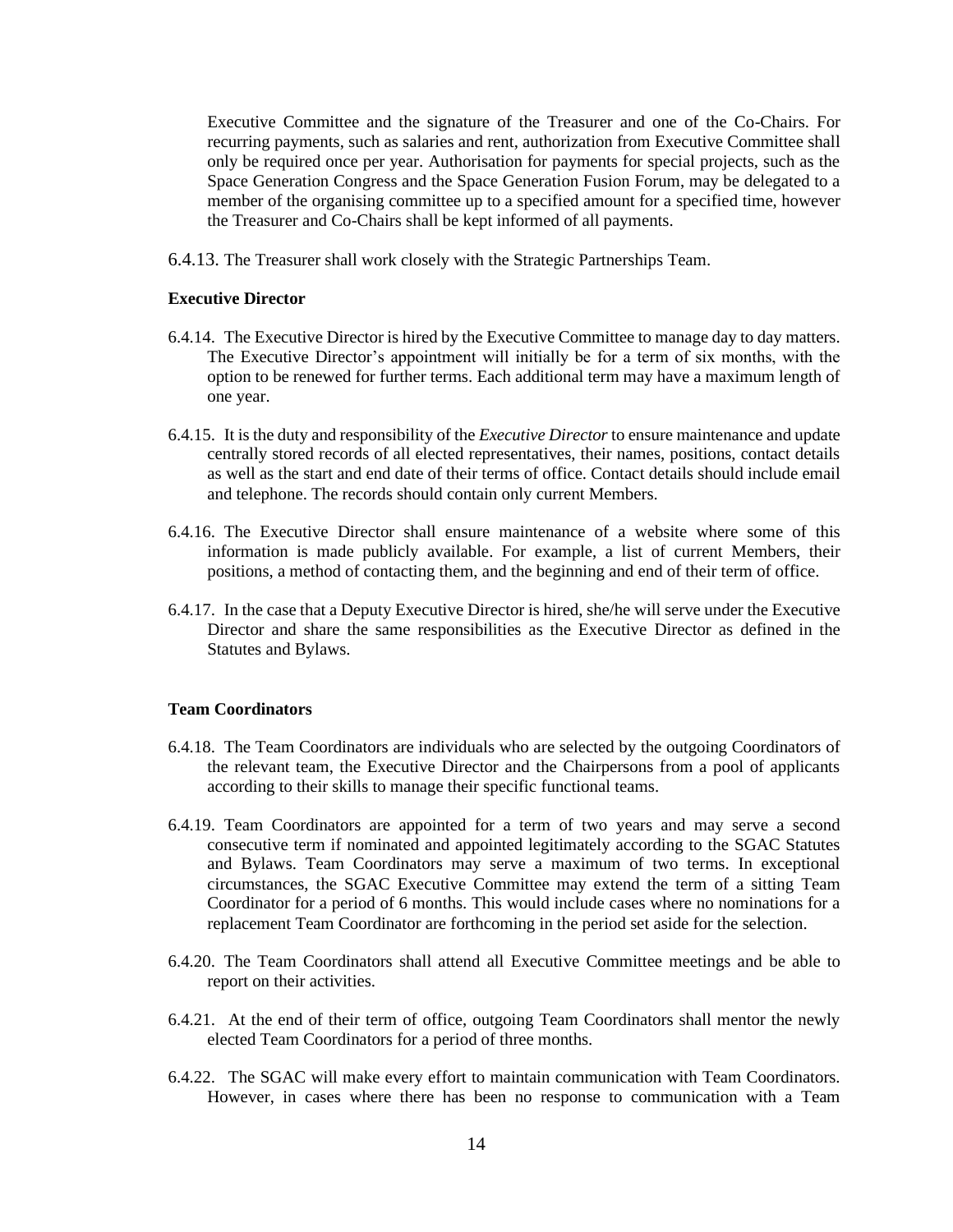Coordinator for a period of 2 months, the SGAC will consider them to be inactive. Inactivity will also be considered when 4 consecutive Executive Committee meetings are missed without prior notice. The SGAC will make all reasonable attempts to contact inactive Team Coordinators by email and phone. If no response is forthcoming, contingency appointments may be conducted to replace the inactive Team Coordinators.

- 6.4.23. It is the responsibility of the Team Coordinators to update the Executive Director and the Co-Secretaries of any change in their contact details, including email and telephone.
- 6.4.24. Team Coordinators may create committees or teams as needed to assist in their duties with the knowledge of the Executive Committee.

#### <span id="page-14-0"></span>6.5.0.**The Advisory Board**

*Article XV of the Statutes (Advisory Board) shall be further expanded as follows:* 

- 6.5.1.The membership of the Advisory Board shall comprise up to twelve individuals: who represent the views of the Organisation to promote space among youth of the world. Members shall be appointed by the Executive Committee and can include outgoing Regional Coordinators and outgoing Chairpersons. The Advisory Board shall preferably include one representative of the SGAC founders, unless none of the SGAC founders are available or willing to be a member of the Advisory Board**.**
- 6.5.2.The outgoing SGAC Chair will become a member of the Advisory Board for one term after completing their term as Chair. Continuation of membership on the Advisory Board after the first term is at the discretion of the SGAC Co-Chairs.
- 6.5.3.The Advisory Board shall actively participate in the oversight of the Organisation, providing advice, historic knowledge and experience to the Organisation where necessary.
- 6.5.4.The Advisory Board shall provide recommendations to the Organisation (either solicited or unsolicited by the Executive Committee) in order to preserve and advance the cause and mission of the Organisation.
- 6.5.5.Membership of the Advisory Board is for a one-year term with the possibility of renewal for any number of terms. Members of the Advisory Board are invited to serve by the Executive Director and SGAC Chairs in consultation with existing Members of the Executive Committee.
- 6.5.6.The Members of the Advisory Board shall be listed on the SGAC website.
- 6.5.7.The Advisory Board will meet at least three times per year, typically once in Spring (during the International Astronautical Federation (IAF) Spring Meetings), once in Summer (during the plenary meeting of the United Nations Committee on the Peaceful Uses of Outer Space) and once in September or October (during the International Astronautical Congress), or as needed and agreed upon by all members.

#### <span id="page-14-1"></span>6.6.0.**The Honorary Board**

*Article XIV of the Statutes (Honorary Board) shall be further expanded as follows:*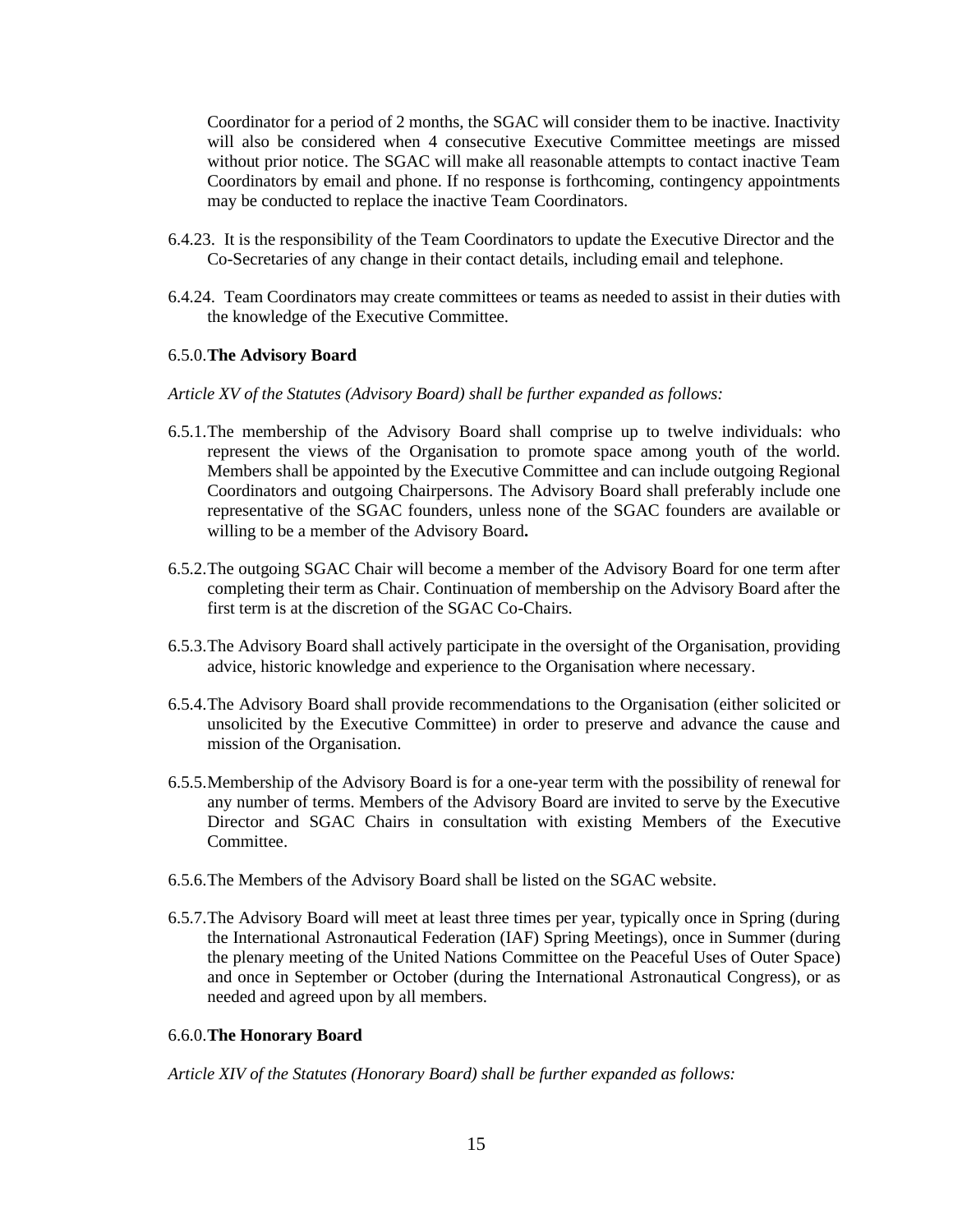- 6.6.1.The Honorary Board is comprised of a group of distinguished individuals of international repute in the field of space activities who have contributed to the growth of SGAC. Individual Members could include but is not limited to past Advisory Board Members, long term supporters, and Executive Members of the Organisation.
- 6.6.2.Members are appointed to the Honorary Board by the Executive Committee.
- 6.6.3.Membership of the Honorary Board has no defined term, but can be rejected by a member of the Honorary Board and/or reviewed periodically by the Executive Committee.
- 6.6.4.The Executive Committee shall maintain good relations with the Honorary Board, and provide an update of SGAC activities to the Honorary Board every 6 months.
- 6.6.5.The Members of the Honorary Board shall be listed on the SGAC website.

# <span id="page-15-0"></span>6.7.0.**The Elections Oversight Committee**

- *Article XVI of the Statutes (Elections Oversight Committee) shall be further expanded as follows:*
- 6.7.1.The Elections Oversight Committee shall be responsible for ensuring all elections are in compliance with the SGAC Statutes and Bylaws and further, do not contain any impropriety, negligence or fraud.
- 6.7.2.The Co-Chairs of the Organisation shall select an Election Officer among themselves. This person will run the elections according to SGAC Bylaws Appendix B - SGAC Election Guidelines.
- 6.7.3.The Elections Oversight Committee carries out its function by reviewing the Election Reports submitted by the Elections Officer. The Elections Oversight Committee may request more information from the Elections Officer concerning a particular election and may deem an election not valid for reasons of non-compliance with the SGAC Statutes, Bylaws or other impropriety, negligence or fraud.
- 6.7.4.The Elections Oversight Committee shall mentor and provide guidance to the Elections Officer on the electoral procedures.
- 6.7.5.The Elections Oversight Committee shall communicate all formal decisions to the Executive Committee.

#### <span id="page-15-1"></span>6.8.0.**The Registration Committee**

6.8.1.The Registration Committee is composed of the two Executive Committee Co-Chairs, the Executive Director and the Treasurer. Together these individuals serve as the official registered officers of the Space Generation Advisory Council in the State of Registry, (i.e., Austria).

#### <span id="page-15-2"></span>6.9.0.**SGAC Alumni**

6.9.1.SGAC alumni may act as advisors to or mentors for specific SGAC activities, such as Events, Project Groups. Advisors/mentors are appointed with the approval of the relevant manager, co-lead or coordinator (see Bylaw 9.1.2), with the knowledge of the Chairs and the Executive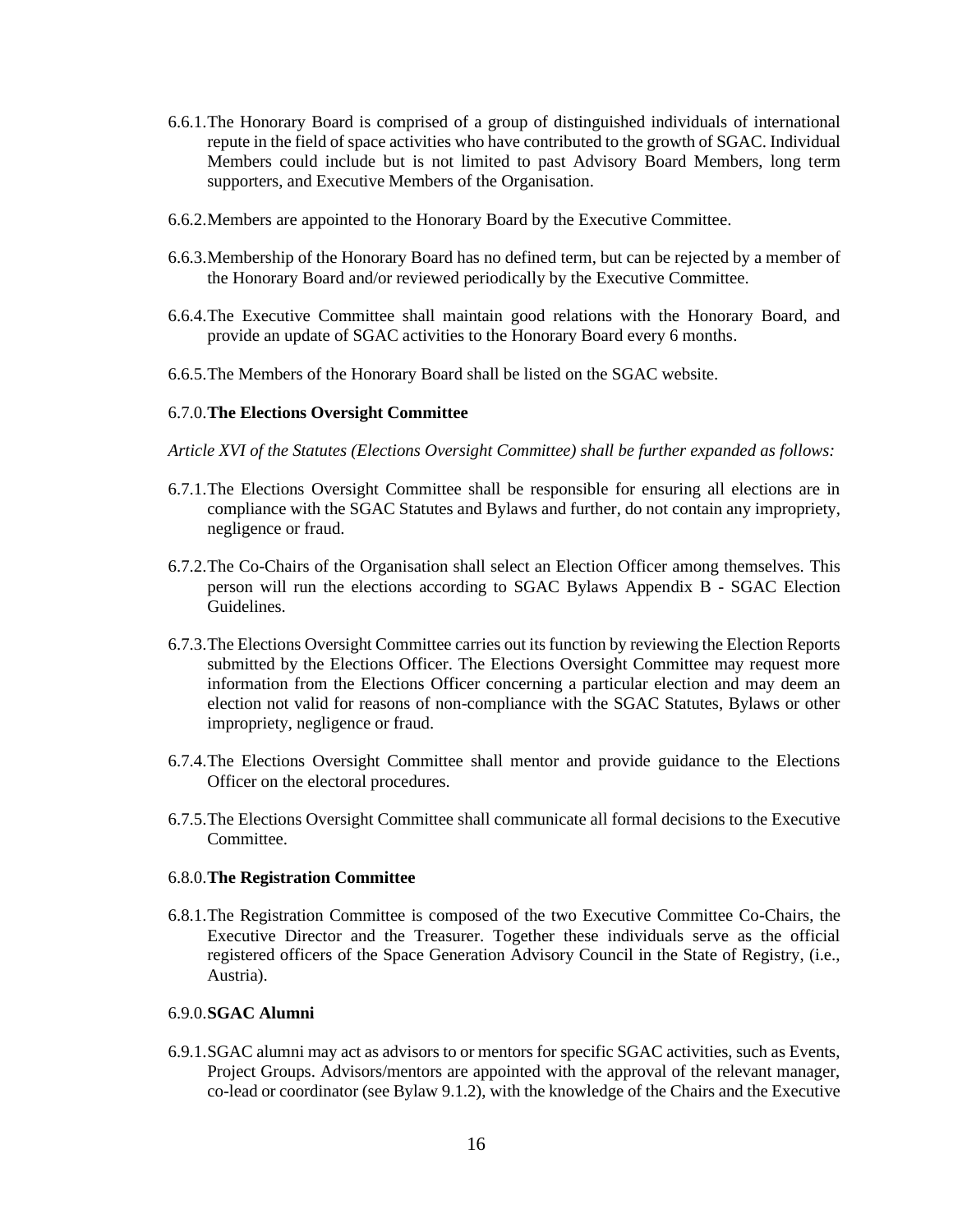Director. Advisors/mentors shall not replace SGAC Team Members in their roles. Advisors/mentors may be dismissed at any time, and their role shall be reviewed by the relevant manager/co-lead/coordinator on an annual basis.

- 6.9.2.SGAC alumni including advisors/mentors do not benefit from benefits available to team Members (such as complimentary registration or Member discounts). However, special benefits including discounts may be introduced for them.
- 6.9.3.The SGAC Alumni activities are organised under the framework of the SGAC Alumni Programme. The programme is directed by the SGAC Alumni Lead. The Alumni Lead is an appointed position. The outgoing Chairperson after the end of the two-year term may be appointed as Alumni Lead. The Alumni Lead reports to the Co-Chairs. The position is not part of the Executive Committee or Office.

#### 6.10.0. **Arbitration Committee**

6.10.1. The Arbitration Committee shall comprise of at least three Members and up to seven Members. These members are appointed by the Advisory Board and can be either Honorary members or Executive Members. One Member of the Advisory Board should be selected to lead the Arbitration proceedings, and will set the rules of procedure for the proceedings.

The Arbitration Committee shall settle internal disputes, including but not limited to disputes between Members and the Organisation. Before the Arbitration Committee is called into action, it shall be proved all the necessary efforts have been made to settle the dispute up until the involvement of the SGAC Co-Chairs and the Executive Director. Decisions in the Arbitration Committee shall be made with simple majority vote and shall be considered final with no possibility of appeal.

# <span id="page-16-0"></span>**7.0 CONFLICT OF INTEREST**

7.1. For purposes of this provision, the term "interest" shall include

- a) personal interest such as romantic involvement, familial relations, strong friendships, or financial, political, or personal benefit for one of, or either parties, as a result,
- b) interest as chairperson, member of the Executive Office, regional coordinator, National Point of Contact or SGAC member of any concern, and
- c) having an immediate family member who holds such an interest in any concern.

The term "concern" shall mean any corporation, association, trust, partnership, limited liability entity, firm, person or other entity other than the Organisation.

- 7.2. Whenever a SGAC member has a financial or personal interest in any matter coming before the Executive Committee or General Assembly, the affected person shall:
	- a) fully disclose the nature of the interest in writing, and
	- b) withdraw from discussion, lobbying, and voting on the matter.

Any transaction or vote involving a potential conflict of interest shall be approved only when a majority of disinterested members of the Executive Committee or General Assembly determine that it is in the best interest of the Organisation. The minutes of meetings at which such votes are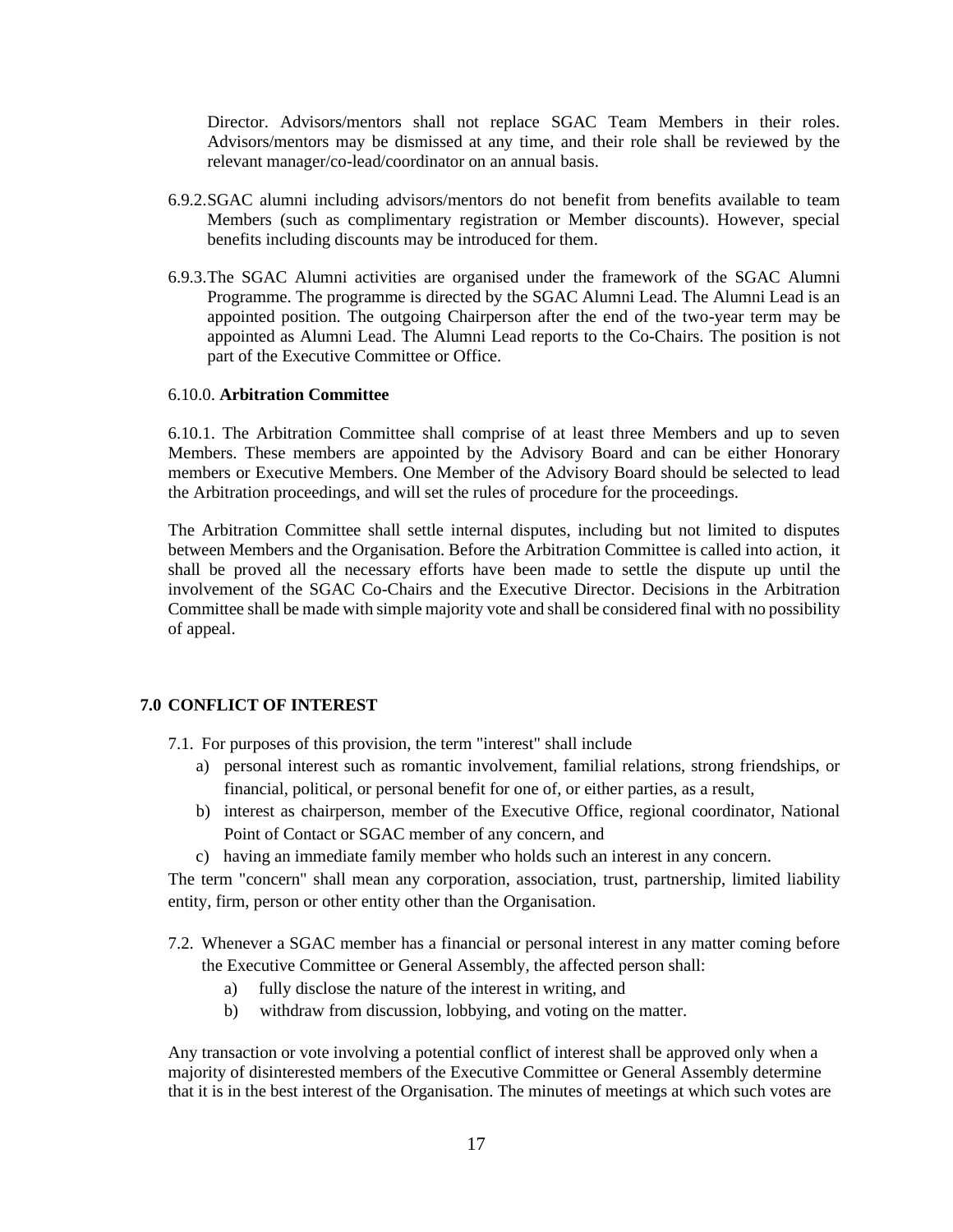taken shall record such disclosure, abstention and rationale for approval.

- 7.3. During SGAC elections, appointments or any other operation within the organisation, instances of conflict of interest shall be reported to the Elections Oversight Committee in writing, who will clearly communicate this situation to those voting on the matter. Moreover, those with a conflict of interest shall excuse themselves from any involvement in the decision-making process.
- 7.4. Conflict of interest arisen during one's term in office has to be reported within 2 months of arising, while conflict of interest present prior to an application should be communicated at the time of application.
- 7.5. Failure to comply with this bylaw may result in the removal of team Members from their positions.

# <span id="page-17-0"></span>**8.0 PROFESSIONAL BEHAVIOUR AND DISCRIMINATION**

- 8.1. SGAC follows an equal opportunity recruitment policy and recruits personnel and volunteers without regard to race, creed, colour, ethnicity, national origin, religion, sex, sexual orientation, gender expression, age, physical or mental ability, veteran status, military obligations, and marital status. This policy also applies to internal promotions, training, opportunities for advancement, terminations, outside vendors, members and customers, service clients, use of contractors and consultants, and dealings with the general public. Note that in cases when the Statutes and Bylaws provide restrictions in terms of citizenship and age, such requirements supersede this policy.
- 8.2. The SGAC "Code of Conduct" shall ensure the understanding of what constitutes appropriate and professional behaviour among Members. The Code of Conduct shall be reviewed at least on an annual basis and approved by the Executive Committee.
- 8.3. The SGAC "Harassment Policy" shall ensure the understanding of what constitutes harassment, abuse of authority and sexual harassment. The Harassment Policy shall be reviewed at least on an annual basis and approved by the Executive Committee.

Article XX of the Status (Code of Conduct Committee) shall be further expanded as follows:

8.4. In the event an SGAC Member wishes to report a violation of the Harassment Policy, violation of the Code of Conduct, or other such unprofessional behaviour, or in the case that someone has received a violation report their direct "supervisor" (including Event Managers, Project Group Co-Leads, Team Coordinators, Regional Coordinators and National Points of Contact), the SGAC Executive Director, the SGAC Co-Chairs, or the SGAC Human Resources Coordinators may act as a point of contact and neutral advisor to them. Instances requiring further investigation shall be reported to the SGAC Code of Conduct Committee (CCC). The CCC is composed of the two Chairpersons, Executive Director, one of the SGAC Human Resources Coordinators and one of the SGAC General Counsels. Upon receipt of a complaint, the CCC shall appoint an Executive Member as Code of Conduct Officer (CCO) to further investigate the complaints. The CCO will act as a neutral party to the investigation. CCO's will explain options to the reporting party, including the option to form an Investigative Committee led by the CCO and the CCC if the issue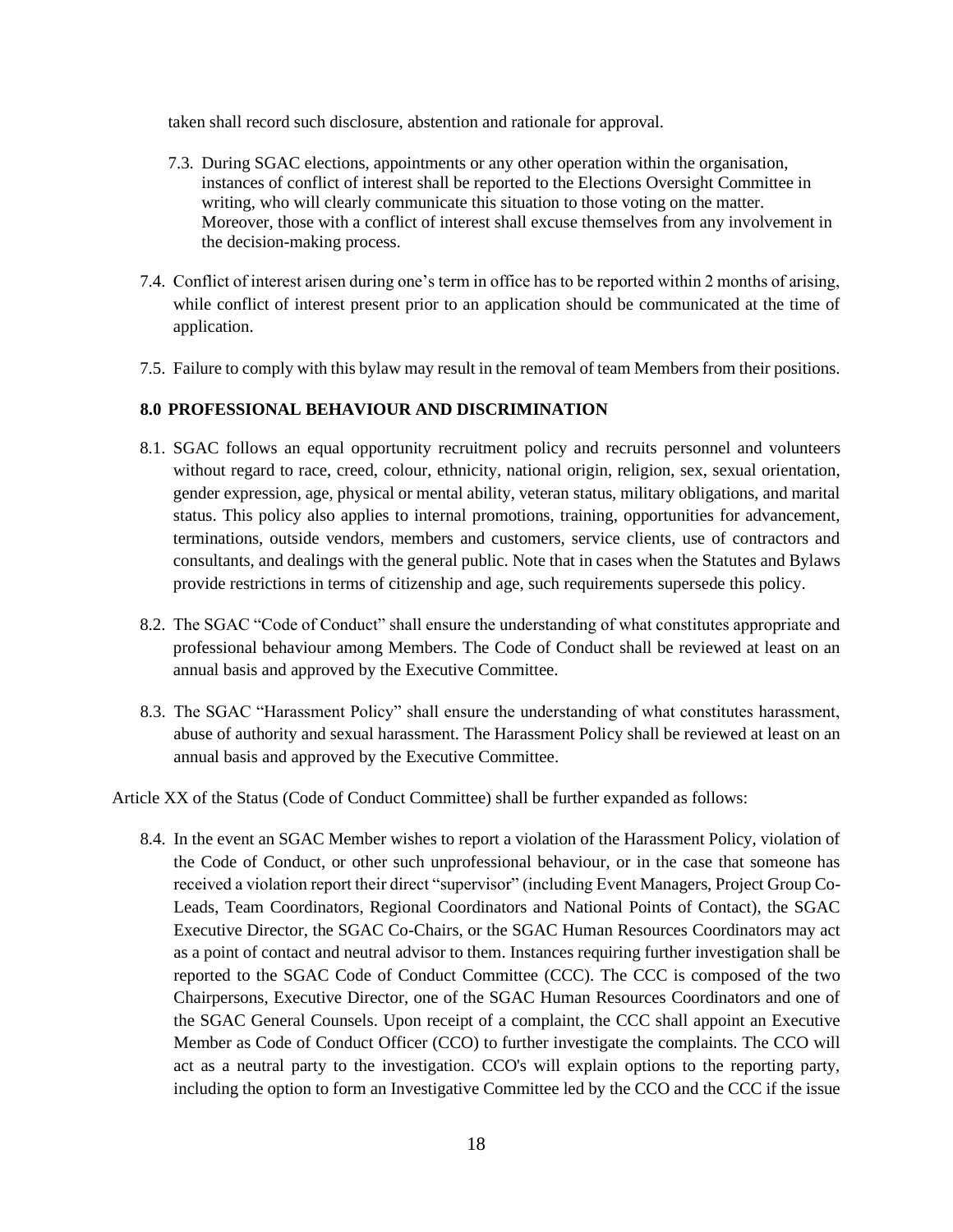cannot be resolved via mediation. Investigative Committees will consist of a maximum of eight Members, to include at least: the five Members of the CCC, the CCO and one or two Advisory Board Member (s). Neither an investigated member, nor a reporting party may be part of the investigative committee.

- 8.5. Members of the CCC may decline to be part of the investigation if they feel unable to provide fair and unbiased evaluation outcomes; not allow their assessment to be influenced by the origins of a report, by nationality, religious or political beliefs, gender or other characteristics of the proposers, or by commercial considerations. The CCC members shall be objective and constructive in their assessment, refraining from being hostile or inflammatory and from making libellous or derogatory personal comments.
- 8.6. In the event that the Investigative Committee finds a member has acted against the Code of Conduct, corrective measures may be taken, up to and including revocation of SGAC Membership. Additional options may include mediation and temporary suspension from duties. Privacy will be paramount through the entire process from initial reporting through final action.
- 8.7. Failure to comply with this Bylaw may result in definite revocation of the SGAC membership, temporary suspension from the SGAC membership, or temporary suspension from the SGAC position if any.

# <span id="page-18-0"></span>**9.0 ACTIVITIES & PROGRAMMES**

- 9.1.1.The Space Generation Advisory Council may establish any number of action teams, sub committees, projects, and programmes of activity as are deemed necessary to further the vision of the Space Generation.
- 9.1.2.Any SGAC team shall be chaired by a number of coordinators/managers/co-leads, which shall be appointed by the SGAC Executive Committee. The coordinators/managers/coleads shall report to the SGAC Executive Committee on a quarterly basis or on demand as is required.
- 9.1.3.Income and expenditure generated from activities undertaken by the working groups, subcommittees or programmes of the Space Generation Advisory Council shall be handled by the SGAC Treasurer. The Treasurer holds fiduciary responsibility for the Organisation and its programmes.

# *SGAC activities should be under the guidelines of one or more of the following keystone SGAC programmes:*

- 9.2. Programme on Space Education & Outreach The Space Generation Advisory Council shall pursue a Space Education & Outreach programme with the aim of enhancing the participation of youth in science, technology and space activities. The programme shall develop a space education resource index and work with other organisations to develop and promote a generic space education curriculum.
- 9.3. Programme on Space Policy The Space Generation Advisory Council shall undertake a programme on Space Policy, surveying the opinions and ideas of the Space Generation on various space related issues and communicating this vision to the United Nations, national governments,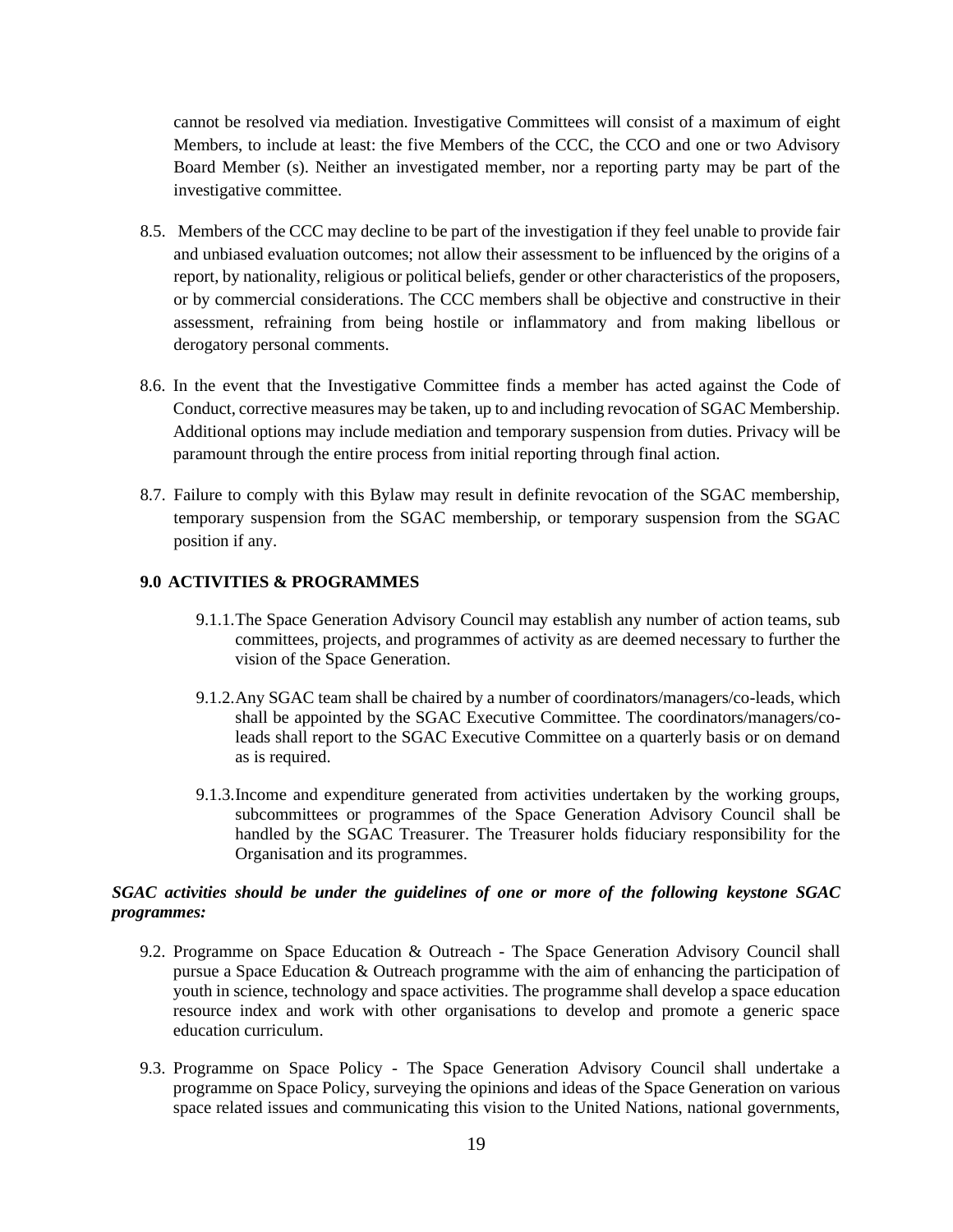decision makers, and other spheres of influence.

- 9.4. Programme on International Cooperation The Space Generation Advisory Council shall convene a forum for individuals, organisations, and Non-Governmental Organisations (NGOs) with an interest in space and human development to come together and explore common visions and plans for the continued peaceful exploration of outer space.
- 9.5. Programme on Global Relationship Building The Space Generation Advisory Council shall initiate a programme on Global Relationship Building through space. Through the use of collaborative tools and internet technologies a Space Generation Network shall be established. The goals of the Network shall be to create a global community of individuals interested in space activities, and engage the creativity, energy, and enthusiasm of this community towards meeting the vision of the Space Generation. The network will act as a forum for interested people to share ideas, news, and opportunities and to become involved in space related projects.

# <span id="page-19-0"></span>**10.0 AMENDMENTS**

- 10.1.Amendments to these Bylaws can only be made by the General Assembly under a specific agenda item of "Changes to Bylaws". Changes will be adopted by consensus, or where no consensus is possible, by a simple majority vote of Ordinary Members present.
- 10.2. Proposed changes should be submitted to the Statutes and Bylaws Review Committee, created specifically annually for this purpose, at least one month in advance of the meeting at which the changes will be voted upon.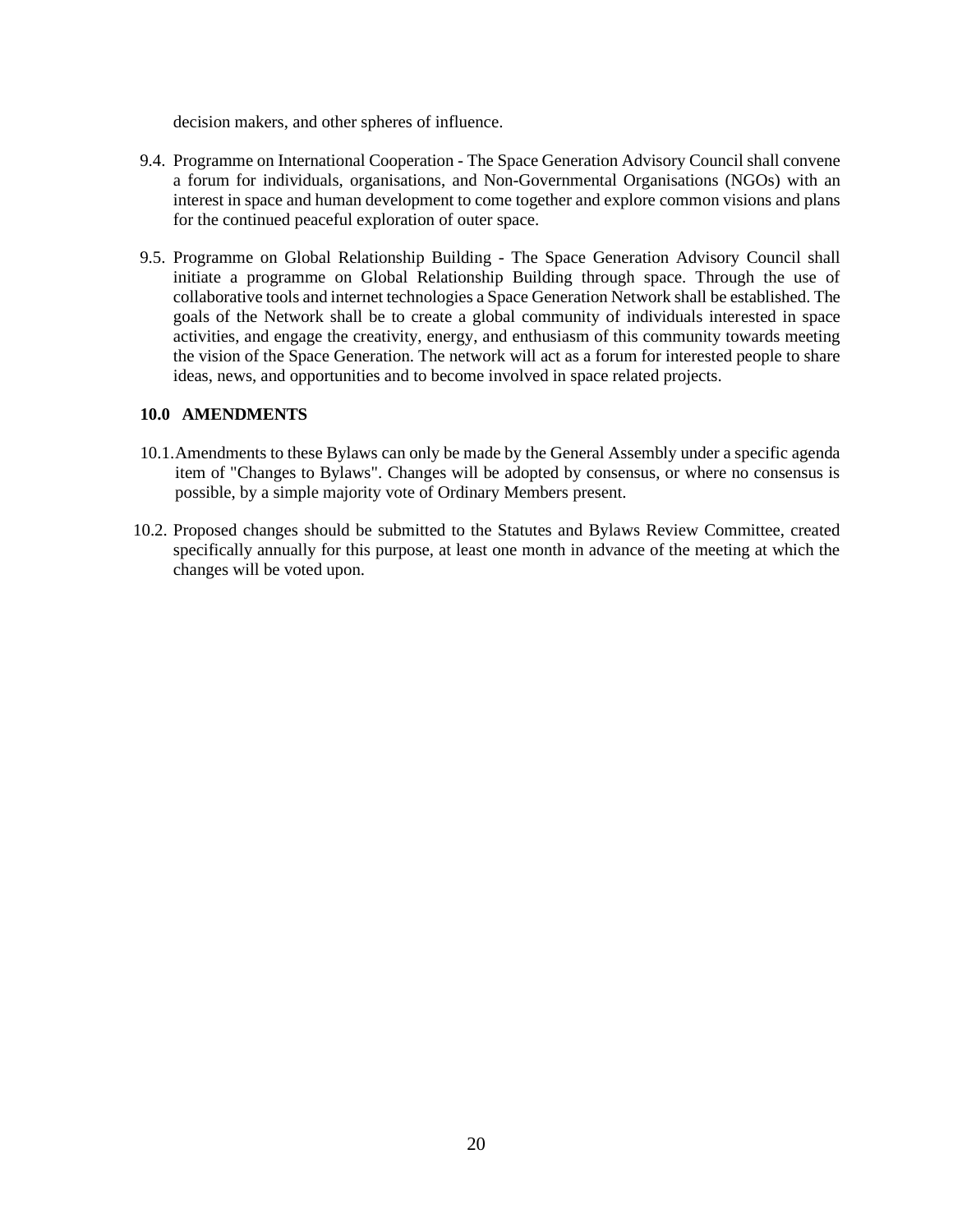# <span id="page-20-0"></span>**APPENDIX A - GEOGRAPHIC REGIONS**

The Space Generation Advisory Council categorises nations into six Geographic Regions of the world. These are Africa, Asia Pacific, Europe, Middle East, North, Central America and the Caribbean, and South America.

Only official UN Member States and Non-member State Permanent Observers are recognised by the Space Generation Advisory Council and are listed below categorised by Geographic Region.

### **Africa**

Algeria, Angola, Benin, Botswana, Burkina Faso, Burundi, Cameroon, Cape Verde, Central African Republic, Chad, Comoros, Congo, Cote d'Ivoire, Democratic Republic of the Congo, Djibouti, Equatorial Guinea, Eritrea, Ethiopia, Gabon, Gambia, Ghana, Guinea, Guinea-Bissau, Kenya, Lesotho, Liberia, Libya, Madagascar, Malawi, Mali, Mauritania, Mauritius, Morocco, Mozambique, Namibia, Niger, Nigeria, Rwanda, Sao Tome and Principe, Senegal, Seychelles, Sierra Leone, Somalia, South Africa, South Sudan, Sudan, Swaziland, Togo, Tunisia, Uganda, United Republic of Tanzania, Zambia, Zimbabwe

# **Asia Pacific**

Afghanistan, Australia, Azerbaijan, Bangladesh, Bhutan, Brunei Darussalam, Cambodia, China, Democratic People's Republic of Korea, Fiji, India, Indonesia, Japan, Kazakhstan, Kiribati, Kyrgyzstan, Lao People's Democratic Republic, Malaysia, Maldives, Marshall Islands, Micronesia (Federated States of), Mongolia, Myanmar, Nauru, Nepal, New Zealand, Pakistan, Palau, Papua New Guinea, Philippines, Republic of Korea, Samoa, Singapore, Solomon Islands, Sri Lanka, Tajikistan, Thailand, Timor-Leste, Tonga, Turkmenistan, Tuvalu, Uzbekistan, Vanuatu, Viet Nam

# **Europe**

Albania, Andorra, Armenia, Austria, Belarus, Belgium, Bosnia and Herzegovina, Bulgaria, Croatia, Cyprus, Czech Republic, Denmark, Estonia, Finland, France, Georgia, Germany, Greece, Holy See, Hungary, Iceland, Ireland, Italy, Latvia, Liechtenstein, Lithuania, Luxembourg, Malta, Monaco, Montenegro, Netherlands, North Macedonia, Norway, Poland, Portugal, Republic of Moldova, Romania, Russian Federation, San Marino, Serbia, Slovakia, Slovenia, Spain, Sweden, Switzerland, Ukraine, United Kingdom of Great Britain and Northern Ireland

# **Middle East**

Bahrain, Egypt, Iran (Islamic Republic of), Iraq, Israel, Jordan, Kuwait, Lebanon, Oman, Qatar, Saudi Arabia, State of Palestine, Syrian Arab Republic, Turkey, United Arab Emirates, Yemen

#### **North, Central America and the Caribbean**

Antigua and Barbuda, Bahamas, Barbados, Belize, Canada, Costa Rica, Cuba, Dominica, Dominican Republic, El Salvador, Grenada, Guatemala, Haiti, Honduras, Jamaica, Mexico, Nicaragua, Panama, Saint Kitts and Nevis, Saint Lucia, Saint Vincent and the Grenadines, Trinidad and Tobago, United States of America

## **South America**

Argentina, Bolivia (Plurinational State of), Brazil, Chile, Colombia, Ecuador, Guyana, Paraguay, Peru, Suriname, Uruguay, Venezuela (Bolivarian Republic of)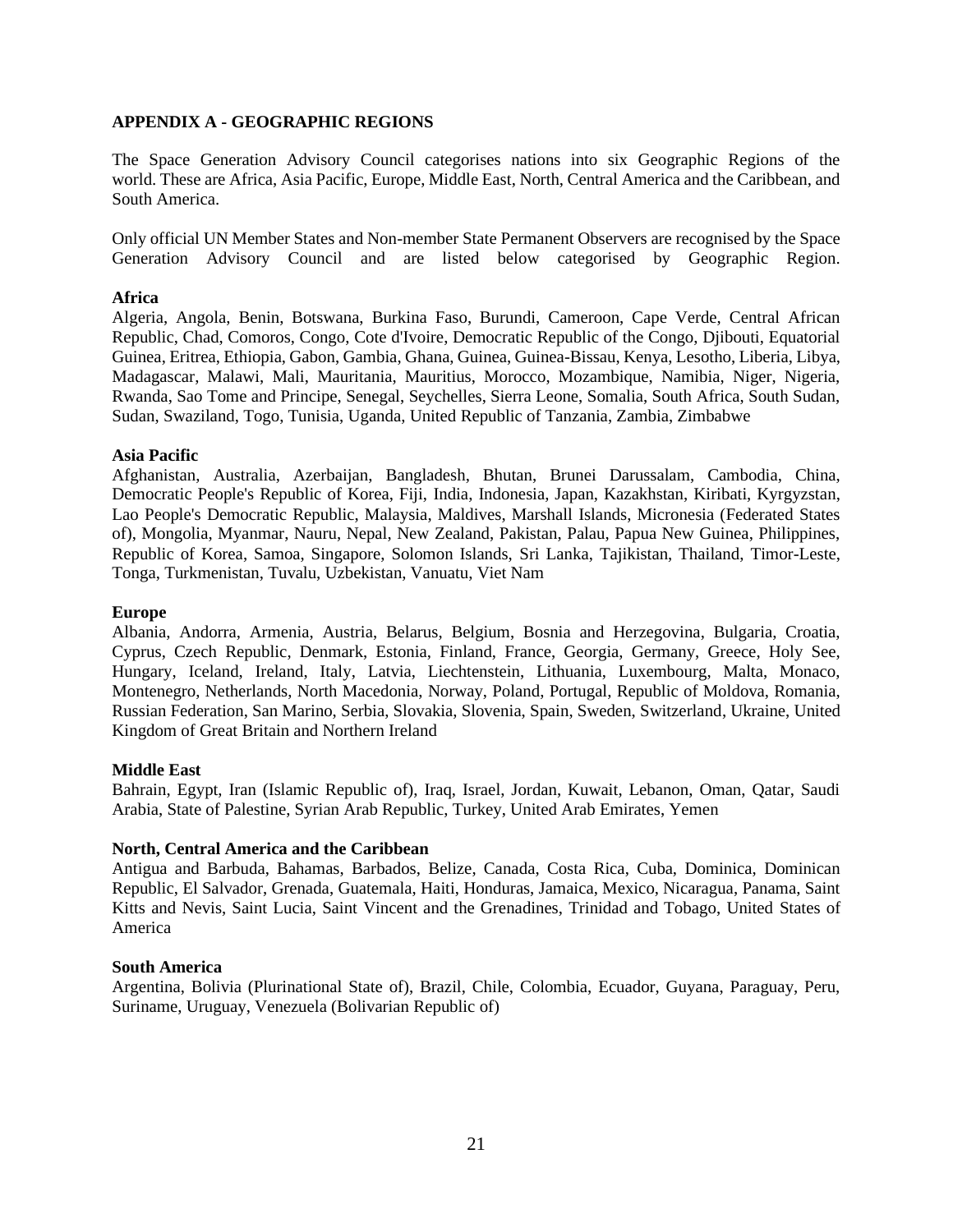# <span id="page-21-0"></span>**APPENDIX B - SGAC ELECTION GUIDELINES**

- B 1.0 General SGAC Elections should be conducted in a fair and transparent manner. All election results are subject to approval of the Elections Oversight Committee.
- B 2.0 The Elections Oversight Committee shall coordinate and oversee all elections including those for National Points of Contact, Regional Coordinators and Executive Committee Co-Chairs.
- B 3.0 The Elections Officer shall ensure that all elections are conducted in accordance with the SGAC Statutes and Bylaws as well as adhering to the SGAC Election Guidelines (Appendix B). In particular all elections should include mechanisms for the advance notification of the forthcoming election to eligible voters, a procedure for nominations, an opportunity for nominees to communicate their ideas to voters, a definition of the voter pool, and vote counting procedures.
- B 4.0 The Elections Officer shall create and maintain a Schedule of Elections, outlining when elections in each member State and Geographic Region are due to take place. The Schedule of Elections shall have a two year rotational cycle and shall be publicly available on the SGAC website.
- B 5.0 The Elections Officer shall provide guidance to member States on conducting elections, oversee elections as they take place, record election results, review results for compliance with procedures and guidelines, and produce an Election Report for each election.
- B 6.0 The Elections Officer shall produce an Election Report for each election. Elections Reports should include information on the method used to advertise the elections (organisations, mailing lists, websites or other methods used to announce the election) nominations received, the voter pool, the numbers of votes cast, and the votes received for each candidate.
- B 7.0 Election Reports shall be forwarded to the Elections Oversight Committee by the Election Officer and approved before the results are released to the Executive Committee and then to the public. Elections are not valid until approved by Elections Oversight Committee.
- B 8.0 Timeline: All elections should be advertised well in advance of the date set for the election. The Elections Officer shall publish a schedule of elections to the SGAC website, and inform all serving NPoCs and/or RCs of forthcoming elections in which they are eligible to run as a candidate or are required to vote.
- $B 8.1$  Each election shall consist of a nomination period of no less than 2 weeks. The nomination period shall be followed by a voting period of at least 1 week during which eligible voters shall cast their vote. Candidates seeking election shall present a manifesto of why they are running for election and what they hope to achieve in their desired role.

# B - 9.0 **Definition of Voter Pool**

- B 9.1 The voting pool for National Points of Contact shall be composed of individuals between the ages of 18 and 35 who are resident in the UN member state in which the candidates are running. Voters should be aware of the role of the Space Generation Advisory Council and have an interest in space exploration and human development. In addition, they should be a verifiable member of a local youth group, astronomy/space organisation, recognised global organisation or an SGAC partner.
- B 9.2 The voting pool for Regional Coordinators shall be the elected National Points of Contact in the chosen Geographic Region at the time nominations open.
- B 9.3 The voting pool for Executive Committee Co-Chairs election shall be the Regional Coordinators serving at the time nominations open.